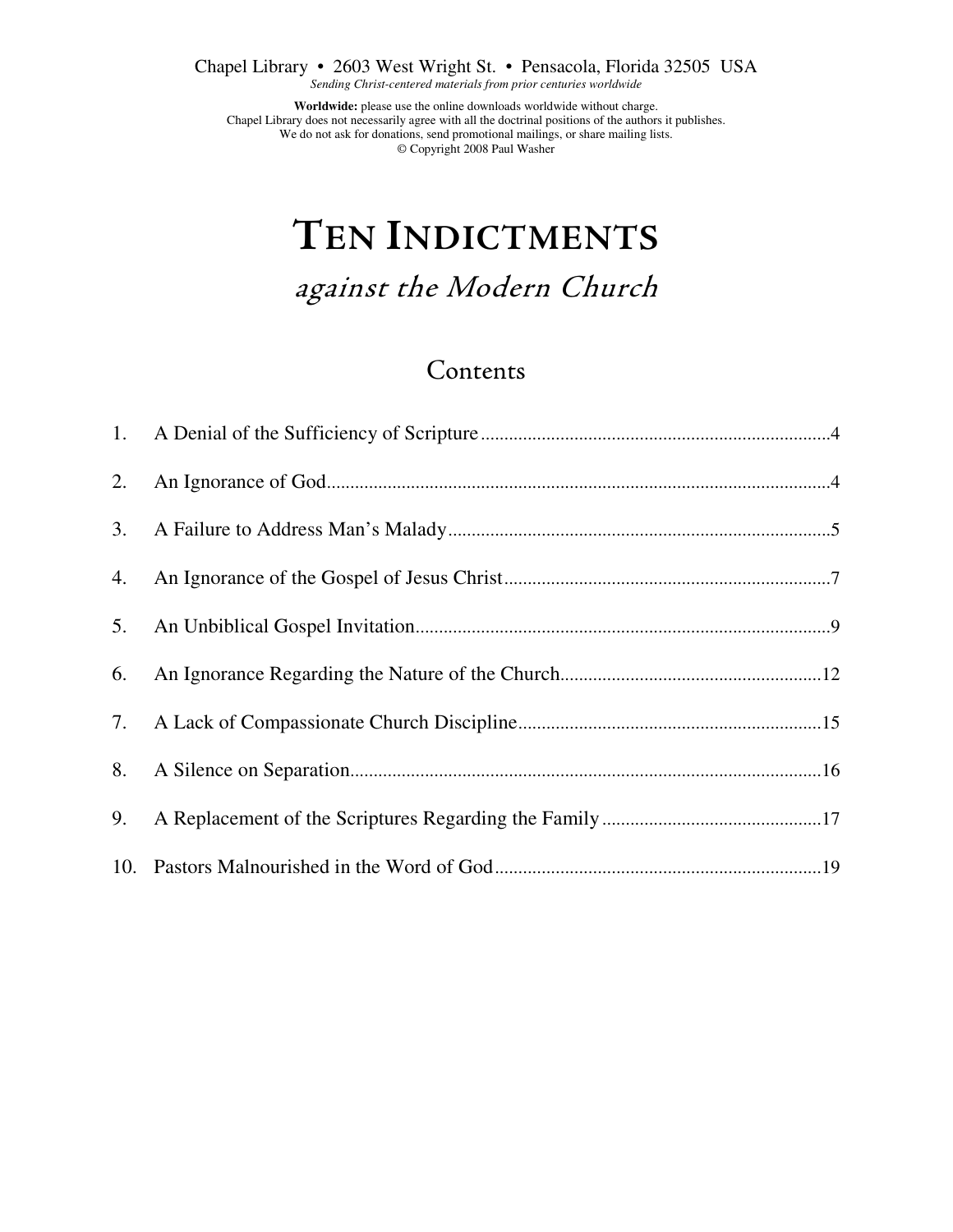## **TEN INDICTMENTS**

against the Modern Church

*"Now the Spirit speaketh expressly, that in the latter times some shall depart from the faith, giving heed to seducing spirits, and doctrines of devils."*

—1 Timothy 4:1

Let us go to the Lord in prayer.

 $\overline{a}$ 

Father, I come before You in the name of Your Son, Jesus Christ. Lord, You know all things. They are all before You like an open book. Who can hide their heart from Your presence and Your eye? The deeds of the most clever men are exposed before You. Your omniscience knows no bounds—and if it were not for grace, I would be of all men most terrified. But there is grace, abounding and glorious, poured out upon the weakest of men, and abounding to Your glory. Father, I praise You and I worship You; I thank You for all that You are and all that You have done. There is no one like You in the heavens or the earth or under the earth. You are King and there is no other. You are Savior and You share that glory with no one.

Father, this day You know me and my great need of grace. Why am I here except that You called the weakest among men, the most ignoble among brothers, and that by Your grace, often times, the lesser teaches the greater? That is always my case and I praise You. I worship You.

Father, help us today. To the wind with eloquence, to hell with the brilliant intellect, Father. Let the truth go forward. Let me be changed that the state of your Church be more glorious. I pray for grace upon grace and mercy upon mercy for myself and for those who hear. Help us, oh God, and we will be helped; and we will boast in that help in Jesus' name. Amen.

It is a great privilege for me to be here today, an astounding privilege to stand here before you and to speak about things such as revival, reformation, the working of God among His people and among men. But today I am going to share with you an indictment—yet it is an indictment of hope.

As I was praying through what I should say to you, I came to a great conclusion, a great burden that was laid upon my heart: We need revival. We need an awakening, but we cannot simply expect the Holy Spirit to come down and clean up all the mess we have made. We have clear direction from the Word of God with regard to what He has done through Christ, how He expects us to live, how He expects us to order His Church. And it does little good for men to cry out for extrabiblical manifestations when biblical principle is violated all around us.

I want you to know this: There is little need for the devil and evil men to oppose a man praying for revival unless he is also laboring for *reformation*. We have been given truth, and we cannot simply do what is right in our own eyes and then expect the Holy Spirit to come down and bless our labors.

As we look into the Old Testament, we see that Moses is given very, very detailed explanation on how to build the Tabernacle. Now, was that given for Moses' sake or for the Church's sake? I think that what is being explained there is that God is specific in His will, and that we are not to presume that we can take the smallest detail and ignore it.

Now I know that I am a frail man, buffeted by many weaknesses, but I have an indictment. I can't call it  $m\eta$  indictment, because who am I to indict anyone? And I dare not call it God's indictment, for how can I presume upon His name? But I will say this: As I look around at the Church and compare her to Scripture, I see that there are certain things that *must* change.

I am not Martin Luther.<sup>1</sup> This is not 95 declarations nailed to Wittenberg's door,<sup>2</sup> but this is a burden on my heart and I must share it. I must share it! What I am going to say will anger some of you, but let me warn you. It may be true that you will be able to accuse me of arrogance. It may be true that you do not like my delivery. I have many times been arrogant, and I have many times delivered truth in a wrong way; but don't allow that to be an excuse for you. The question is this: Is what I am saying *true*, whether it is delivered through a faulty messenger or no?

<sup>&</sup>lt;sup>1</sup> Martin Luther (1483-1546) – a German Roman Catholic monk, theologian, university professor, and church reformer, whose writings and preaching inspired the Protestant Reformation and changed the course of Western civilization.

<sup>2</sup> 95 declarations…door – Luther posted 95 objections to the doctrine and practices of the Roman Catholic Church onto the door of the church at Wittenberg, Germany, on October 31, 1517, which began the Protestant Reformation.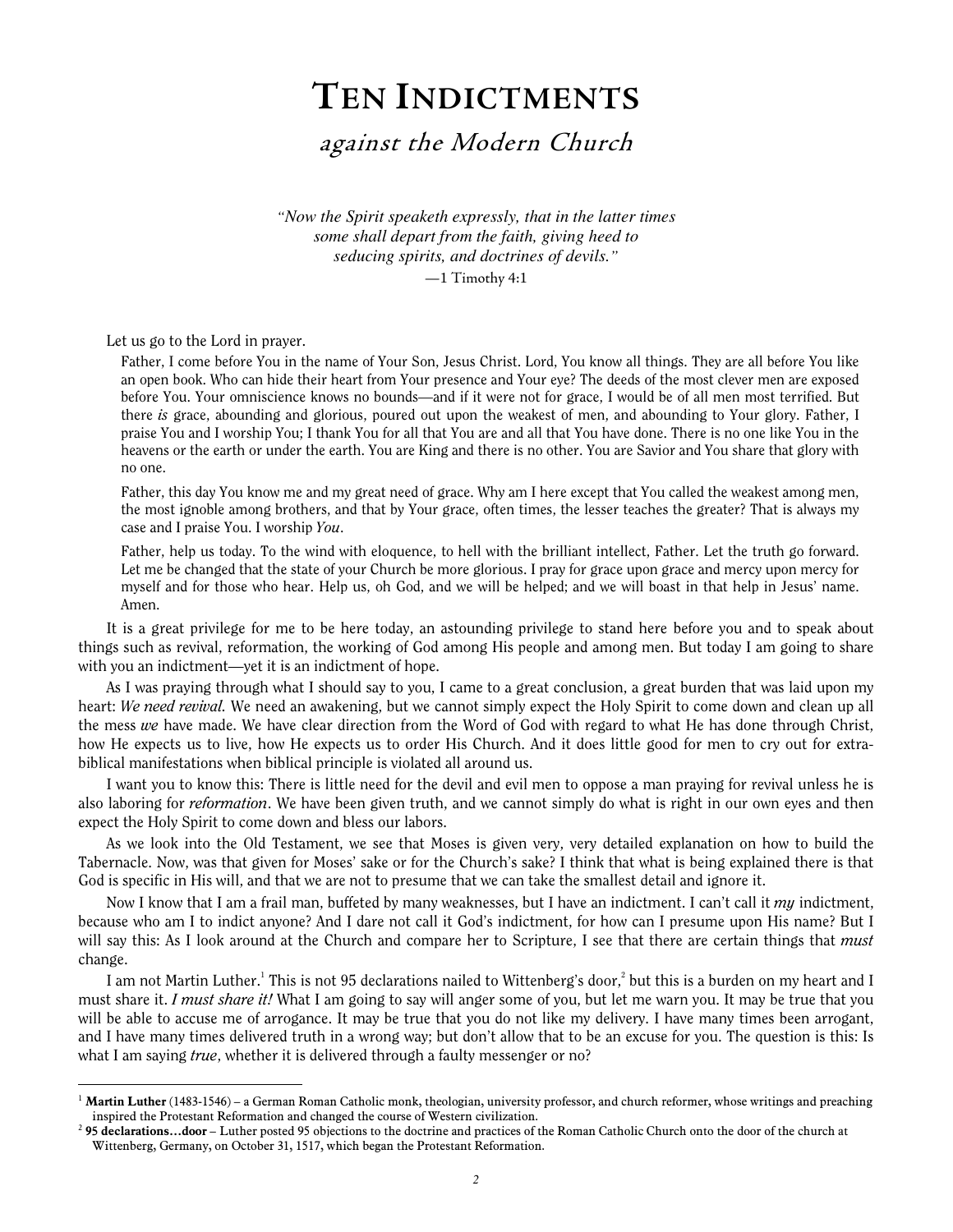Others of you will rejoice in what you hear and you will want to say, "Amen," and maybe pump your arms. But please don't do that, because all of us bear a measure of guilt. And if you have attained to some spiritual state, then I would say what my brother has said. "What hast thou that thou didst not receive? now if thou didst receive it, why dost thou glory, as if thou hadst not received it?" (1Co 4:7). Would it not be better to worship God in humility?

If you are a younger minister, I do not want you to get caught up in these truths and take them back to storm your church without love. See to it that your knees are bleeding before you begin any sort of reformation. And if you are an older minister serving the Lord for many years, I beg you not to be arrogant. An old foolish king can learn from the weakest of his servants.

I also beg you this: Have the courage to change everything, even if it is the last day of your life. At least you can go into glory knowing that you attempted a reformation that was biblical.

And I will say this as a warning to the older men. Please, listen to me carefully. I know the admonition in 1 Timothy chapter five of the way I am to address you,<sup>3</sup> and so I do address you in that way. But, there is a great awakening going on in this country! And not only in this country, but also in Europe, South America, and many other places. I see young men going back to the rock from which we were cut. They are reading Spurgeon<sup>4</sup> and Whitefield;<sup>5</sup> they are still listening to Ravenhill,<sup>6</sup> Martyn Lloyd-Jones,<sup>7</sup> Tozer,<sup>8</sup> and Wesley<sup>9</sup>—and it is a great, *incredible movement!* Just because popular media and Christianity Today<sup>10</sup> haven't discovered what is going on, I want you to know that I would have never dreamed 15 years ago that we would see the awakening we are seeing, not through my ministry, but through what God is doing *without any* of our ministries.

Whether it is in Holland, with a thousand young men declaring, "Things have to change," crying out all night in prayer for the power of God and the truth of Scripture; or in South America, recognizing that they have been so influenced by psychology and all sorts of superficial techniques coming from America with regard to evangelism—and now, weeping and broken, they are going back and evangelizing their churches. Or the inner city of the United States, where I have sat up at times until two and three in the morning discussing theology with young African-Americans, whom God is going to raise up to do more preaching than anyone will ever be able to imagine. There is an awakening!

Now, I am going to say this with tenderness: Most people over forty don't even have a clue about this awakening. Many young men are turning back to the great teachers from prior centuries, and to the old ways, and to truths that have brought awakening time and time again in this world. Most of these young men are quite young; and they will go to their leaders and say, "Look at what we have discovered! Look what happened in Wales.<sup>11</sup> Look what happened in Africa.<sup>12</sup> Look at this! And look at that! And look at this teaching! It is absolutely amazing!" And most of the older men today will either turn away or say, "It is nothing any different than what I have been preaching for 25 years." But in fact, it is *completely different* than what they have been preaching the last 25 years. And so we need to be very, very careful to understand that God is doing a great work. And "he who began a good work in you will finish it" (Phi 1:6)!

Many people have the idea that they are going to pray-in a revival. And other people say, "Revival will come whether you pray or not." I am not in either one of those camps. Because I know this: When I see men, women, and young people all over the world praying for an awakening, to me that is the first fruits of revival! And I can count on the fact that He who gives these first fruits will bring in the full harvest.

Now I want to look at ten indictments—things that I believe that we must change in the modern church.

 $3$  "Rebuke not an elder, but intreat him as a father" (1Ti 5:1).

<sup>4</sup>Charles H. Spurgeon (1834-1892) – influential English Baptist minister who preached weekly to 6,000 at the Metropolitan Tabernacle in London; his collected sermons fill 63 volumes.

<sup>&</sup>lt;sup>5</sup> George Whitefield (1714-1770) – the best-known evangelist of the 18<sup>th</sup> century and an itinerant preacher that God greatly used in England and the American Colonies during the "Great Awakening."

 $6$  Leonard Ravenhill (1907-1994) – English Christian preacher and author who focused on the subjects of prayer and revival; he challenged the modern church to the example of the first-century church in the Book of Acts.

<sup>&</sup>lt;sup>7</sup> David Martyn Lloyd-Jones (1899-1981) – well-known expository Welsh preacher; after successful medical studies, he nearly became a physician when God called him to preach the Gospel; known for his Christ-centered expository preaching.

 $8$  Aiden Wilson Tozer (1897-1963) – American Christian and Missionary Alliance pastor, preacher, author; known for deep personal piety and prayer; often challenged the modern church to repent of shallowness and compromise with the world.

<sup>9</sup> John Wesley (1703–1791): Anglican minister and theologian; largely credited, with his brother Charles, with founding the English Methodist movement, which began when he took to open-air preaching in a similar manner to George Whitefield.

<sup>&</sup>lt;sup>10</sup> Christianity Today – a monthly magazine addressing a variety of modern evangelical issues.

 $11$  what happened in Wales – the Great Welsh Revival of 1904-1905, which began in the fall of 1904 under the leadership of Evan Roberts (1878– 1951), a 26-year-old former coal miner and minister-in-training; the revival lasted less than a year, but in that period 100,000 converts were made and many churches returned to biblical faith.

<sup>&</sup>lt;sup>12</sup> what happened in Africa – the evangelization of sub-Sahara Africa beginning in the colonial period of the 1800s and continuing today through missions and indigenous churches.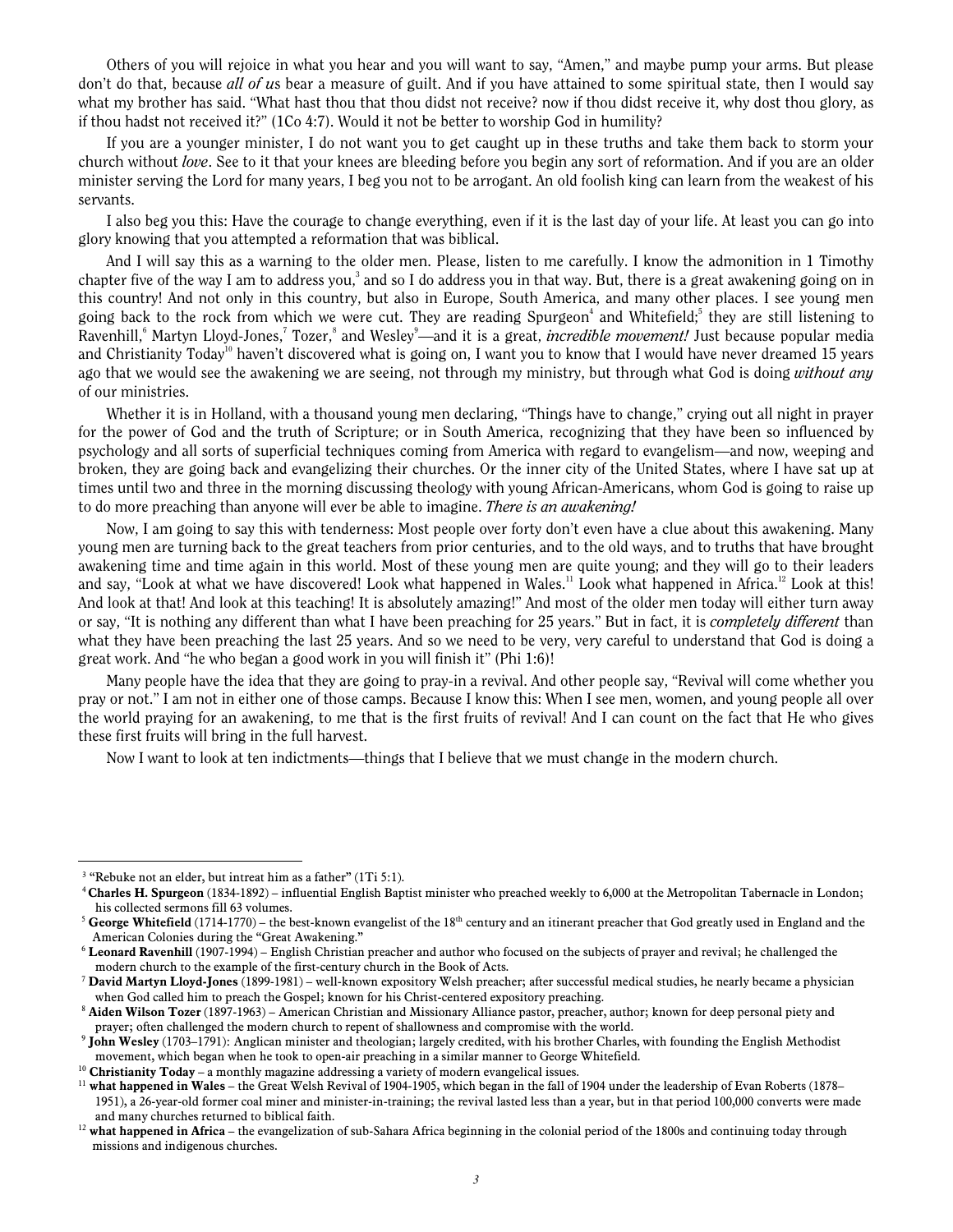#### 1. The First Indictment: A Denial of the Sufficiency of Scripture

"And that from a child thou hast known the holy scriptures, which are able to make thee wise unto salvation through faith which is in Christ Jesus. All scripture is given by inspiration of God, and is profitable for doctrine, for reproof, for correction, for instruction in righteousness. That the man of God may be perfect, throughly furnished unto all good works."

—2 Timothy 3:15-17

First of all, the first indictment: a practical denial of the sufficiency of Scripture, especially in my denomination. Over the last several decades, there has been a mighty battle with regard to the inspiration of Scripture. Now some of you have not been a part of that battle, but many in more liberal denominations most certainly have seen this battle for the Bible.

But there is a problem. When you come to believe as a people that the Bible is inspired, you have only fought half the battle, because the question is not merely "is the Bible inspired?" i.e., is it inerrant? The major question following that, which must be answered, is this: Is the Bible *sufficient*,<sup>13</sup> or do we have to bring in every so-called social science and cultural study in order to know how to run a church? That is the major question! Social sciences, in my opinion, have taken precedent over the Word of God in such a way that most of us can't even see it. It has so crept into our church, our evangelism, and our missiology that you barely can call what we are doing "Christian" anymore. Psychology, anthropology, and sociology have become primary influences in the churches.

Many years ago when I was in seminary, I remember a professor walked in and started drawing footprints on the blackboard. And as he marched them across the blackboard, he turned to all of us and said only this: "Aristotle is walking through the halls of this institution. Beware, for I hear his footsteps more clearly than those of the Apostle Paul, the team of inspired men who were with him, and even the Lord Jesus Christ Himself."

We have come to believe that a man of God can deal in certain tiny areas in the life of the Church; but when it really gets tough, we need to go to the social experts. That is an absolute *lie*! It says here that the Scriptures are given "that the man of God may be perfect, throughly furnished unto all good works" (2Ti 3:17).

What does Jerusalem have to do with Rome? And what do we have to do with all these modern day social sciences that were actually created as a protest against the Word of God? And why is it that evangelism, missions, and so-called "church growth" is more shaped by the anthropologist, the sociologist, and the Wall Street student who are up on every cultural trend? All the activity in our churches must be based upon the Word of God. All the activity in missions must be based upon the Word of God.

Our missionary activity, our church activity, and everything we do ought to flow from the theologian and the exegete the man who opens up his Bible and has only one question: What is Thy will, Oh God? We are *not* to send out questionnaires to carnal people to discover what kind of church they would attend! A church ought to be seeker friendly, but the church ought to recognize there is only one Seeker. His name is God!—and if you want to be friendly to someone, if you want to accommodate someone, accommodate Him and His glory, even if it is rejected by everyone else. We are not called to build empires. We are not called to be excessive. We are called to *glorify God*. And if you want the Church to be something other than a peculiar people<sup>14</sup>(Ti 2:14; 1Pe 2:9), then you want something God does not want.

I want you to listen to Isaiah chapter eight for a moment. Listen to what he says: "When they shall say unto you, Seek unto them that have familiar spirits, and unto wizards that peep, and that mutter" (Isa 8:19a). This is a perfect description of the church growth gurus, because every two or three years all their major theories change—not only about what a man is and how you fix him, but what a *church* is and how you make it grow. Every two or three years there is another fad coming down the line about what can make your church into something super in the eyes of the world. Just recently, one of the most well known church growth experts said that he discovered he was entirely wrong on all his theories. But instead of turning people to Scripture, on his knees broken and weeping, he goes out to find another theory!

They give no clear word! It says here in Isaiah, "should not a people seek unto their God? for the living to the dead?" (Isa 8:19b-20). Should we as churchmen, as preachers, as pastors, as Christians, should we go out and consult the spiritually dead on behalf of those whom the Holy Spirit has made *alive*? Absolutely not!

#### 2. The Second Indictment: An Ignorance of God

"And the times of this ignorance God winked at; but now commandeth all men every where to repent"

—Acts 17:30

At times I am asked, "Brother Paul, please come and do a week long series on the attributes of God." And many times, I will say this: "Well, brother, have you thought this through?"

<sup>&</sup>lt;sup>13</sup> is the Bible sufficient – see Geoff Thomas, Satisfied with the Scriptures; Charles Spurgeon, The Bible; John Piper, Is the Bible Reliable? All titles listed in footnotes are available from CHAPEL LIBRARY.

 $14$  a peculiar people – a people of His very own.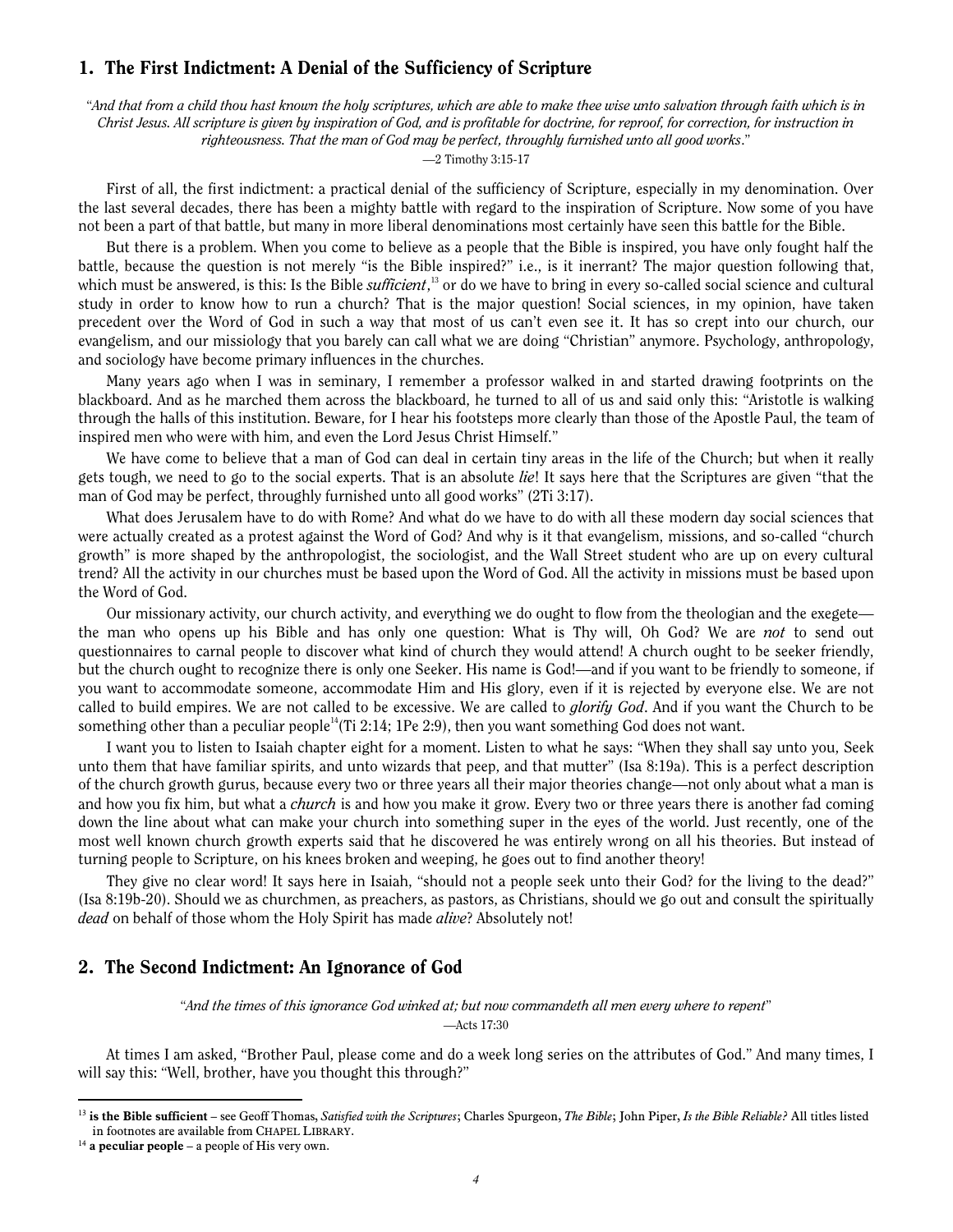I remember one specific conversation, and the pastor replied, "What do you mean, 'Have I thought this through?'"

"Well, it is quite controversial, the subject that you are giving for me to teach in your church."

"What do you mean it is controversial? I mean it is God. We are Christians. This is a church. What do you mean it is controversial?"

I said, "Dear pastor, when I begin instructing your people on the justice of God, the sovereignty of God, the wrath of God, the supremacy of God, and the glory of God, you are going to have some of your finest and oldest church members stand up and say something like this: 'That is not my god. I could never love a God like that.' Why?—because they have a god they have made with their own mind, and they love what they have made."

"Thus saith the LORD, Let not the wise man glory in his wisdom, neither let the mighty man glory in his might, let not the rich man glory in his riches: But let him that glorieth glory in this, that he understandeth and knoweth me, that I am the LORD which exercise lovingkindness, judgment, and righteousness, in the earth: for in these things I delight, saith the LORD."—Jeremiah 9:23-24

"These things hast thou done, and I kept silence; thou thoughtest that I was altogether such an one as thyself: but I will reprove thee, and set them in order before thine eyes. Now consider this, ye that forget God, lest I tear you in pieces, and there be none to deliver."—Psalm 50:21-22

Now, what is the problem here? There is a lack of the knowledge of God.<sup>15</sup> Many of you possibly think, "Oh, talking about the attributes of God and theology, it is all ivory tower stuff that has no practical application."

Listen to yourself speak, saying, "The knowledge of God has no practical application." Do you know why all your Christian bookstores are filled up with self-help books, and five ways to do this or that, and six ways to be godly, and 10 ways not to fall?—because people don't know God! And so they have to be given all sorts of trivial little devices of the flesh to keep them walking as sheep ought to walk! "Awake to righteousness, and sin not; for some have not the knowledge of God: I speak this to your shame" (1Co 15:34). Why the rampant sinning even among God's people? It is a lack of the knowledge of God!

Now let me ask you a question. When was the last time you attended a conference on the attributes of God? When was the last time, as a pastor, you taught for a solid year on who God is? How much of all the teaching that goes on in America all week has anything to do with who God is? Isn't it so easy to go with the flow, to just follow everybody else? And then one day you hear something like this and all of a sudden, you realize, "I can't even remember when *anybody* taught on the attributes of God." No wonder we are a people as we are!

To know Him, that is what everything is about; that is eternal life. And eternal life doesn't begin when you pass through the gates of glory; eternal life begins with conversion. Eternal life is to know Him. Do you honestly think you are going to be thrilled about swinging on gates of pearl and walking down streets of gold for an eternity? There is One there who is infinite in glory, and you will spend an eternity of eternities and never get your arms even around the foothill of His mountain!

Start now. There are so many different things you want to know and do, and so many books you want to read. Get out a book on God—this one, the Bible—and study it to *know* Him, to know *Him!* 

Because of all of this, I would submit to you that it would be better not even to have a Sunday morning service. Sunday morning is the greatest hour of idolatry in the entire week of America, because the great mass at least of people are not worshipping the one true God. They instead are worshipping a god formed out of their own hearts by their own flesh, satanic devices, and worldly intelligence. They have made a god just like themselves—and he looks more like Santa Claus than he does Jehovah. There can be no fear of the Lord among us, because there is no knowledge of the Lord among us!

#### 3. The Third Indictment: A Failure to Address Man's Malady

"As it is written, There is none righteous, no, not one: There is none that understandeth, there is none that seeketh after God. They are all gone out of the way, they are together become unprofitable; there is none that doeth good, no, not one."

—Romans 3:10-12

The book of Romans is one of my favorite books of the Bible. It is not a systematic theology; but if you could say any book in the Bible was a systematic theology, the book of Romans would be the closest. Isn't it amazing that Paul spends the first three chapters of that book seeking to do one thing: to bring all men into condemnation? But condemnation is not the great summum bonum<sup>16</sup> in his theology; it is not his end or final purpose. It is a means to bring salvation to his readers,

<sup>&</sup>lt;sup>15</sup> knowledge of God - see J.I. Packer, Knowing God; A.W. Pink, The Attributes of God.

 $16$  summum bonum – (Latin) the greatest or highest good.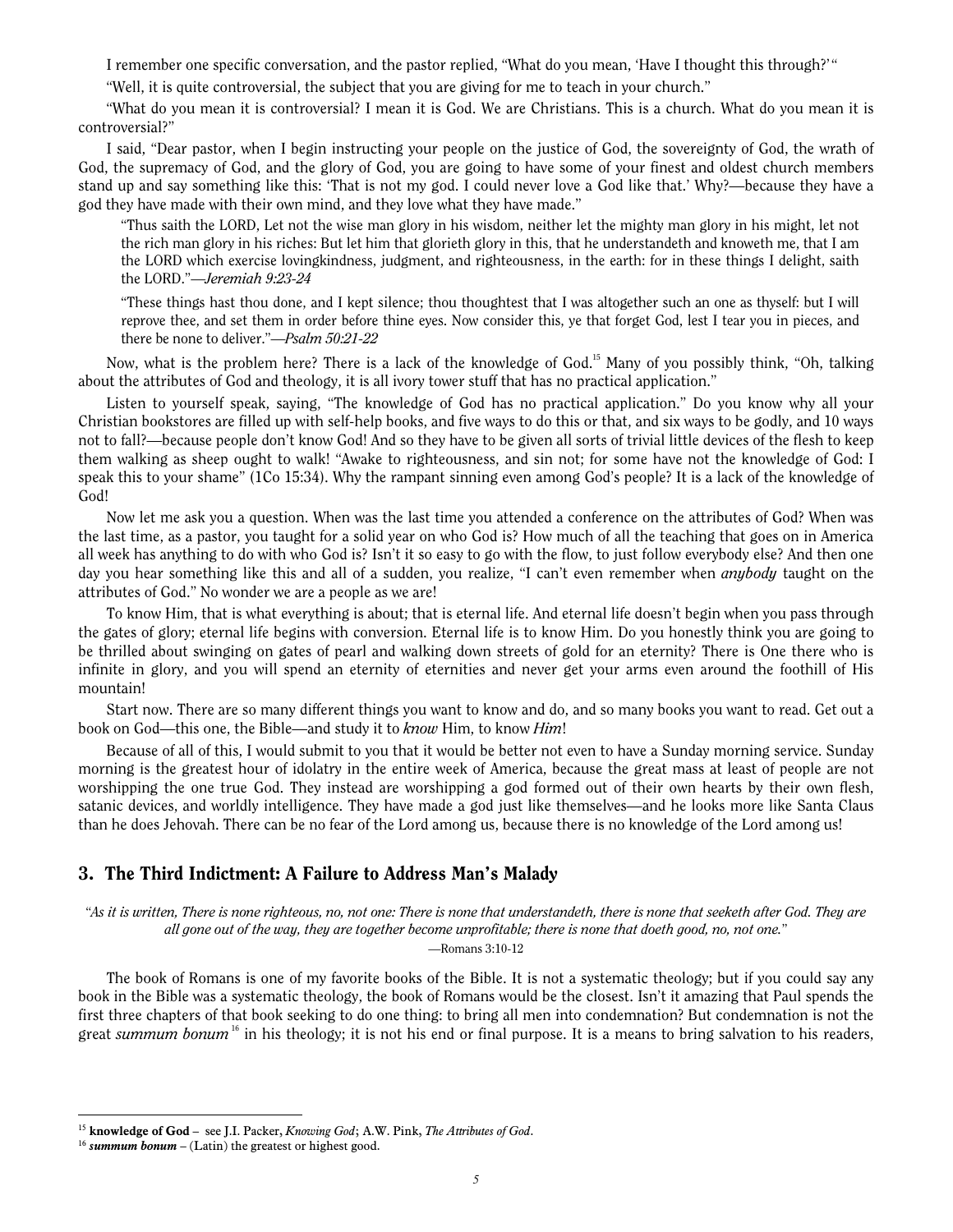because men must be brought to a knowledge of self,<sup>17</sup> before they will surrender self over to God. Men are made in such a fallen manner, that you must cut away from them absolutely every hope in the flesh, before they may be brought to God.

It is important in everything, but it is especially important in evangelism. I was 21 years old and had just been called to preach, when I walked into an old store in Paducah, Kentucky, where they sold suits to ministers for half price. They had been doing it for 50 or 60 years. All of a sudden, the door opened; I heard the bell ring; it closed. There was an old, old man standing there. I never caught his name, but he walked in and looked right at me. He said, "Boy, you have been called to preach, haven't you?"

I said, "Yes, sir."

He was an old, old evangelist. He said, "You see where that building is right outside this building?"

I said, "Yes."

He said, "I used to preach there. The Spirit of God would come down and souls would be saved."

I said, "Sir, please tell me about it."

He said, "There wasn't anything like this evangelism today. We would preach for two and three weeks and give no invitation to sinful men. We would plow and plow the hearts of men until the Spirit of God began to work, and break their hearts."

I said, "Sir, how did you know when the Spirit of God was coming to break their hearts?"

And he said, "Well, let me just give you one example. Many decades ago, I walked into this store to buy a suit. Someone had handed me \$30 and said, 'Preacher, go buy yourself a suit tomorrow.' And when I walked through the door the young clerk taking care of the shop turned around and looked at me; and when he looked at me he fell down on the floor and cried out, 'Who can save a wicked man like me?' And I knew that the Spirit of God had fallen upon the place."

Today we just walk in and talk to them, give them three exploratory questions, and ask them if they want to pray a prayer and ask Jesus to come into their heart. We make a two-fold son of hell who will never again be open to the Gospel because of the religious lie that we, as evangelicals, have spewed out of our mouth.

When we treat sin superficially, first of all we are fighting against the Holy Spirit. "And when he is come, he will reprove the world of sin" (Joh 16:8). There are very popular preachers today who are more concerned about giving you "your best life now," than they are about eternity. And they brag about the fact that they do not mention sin in their preaching. I can tell you this: The Holy Spirit has nothing to do with their ministry, lest He be working against Himself. Why? When a man says he has no ministry dealing with the sin of men, nevertheless, the Holy Spirit *does*. It is a primary ministry of the Holy Spirit to come and convict the world of sin. And so know this: When you do not deal specifically, passionately, lovingly with men and their depraved condition, the Holy Spirit is nowhere around you.

We are *deceivers* when we deal with the malady of men lightly, like shepherds of Jeremiah's day. "They have healed also the hurt of the daughter of my people slightly, saying, Peace, peace; when there is no peace." (Jer 6:14).

We are not only deceivers, but we are *immoral*. We are like a doctor who denies his Hippocratic oath, because he doesn't want to tell someone bad news—because he thinks that person will be angry with him, or be sad. And so he does not tell them the news most necessary to save their life.

I hear preachers today, saying, "No, no! You don't understand, Brother Paul. We are not like the people of the day of John and Charles Wesley. We are not like the culture that Whitefield or Edwards<sup>18</sup>addressed. We are not as hearty as they were; we are broken. We don't have as much self-esteem; we are feeble—we can't bear such preaching." Listen to me: Have you ever studied the lives of these men? Their culture couldn't bear what they preached either! No one has ever been able to bear the preaching of the Gospel. They will either turn against it with the fierceness of an animal, or they will be converted. Our world is overrun with this disgusting malady of self-esteem<sup>19</sup>—our greatest problem is that we esteem self more than we esteem God!

We are also *thieves* when we do not speak much about sin. We are thieves! Let me ask you a question: This morning, where did all the stars go? Did some cosmic giant come by in a basket, pick them all up, throw them in, and carry them someplace else? Where did all the stars go this morning? They were there, but you couldn't see them. But then the sky grew darker and darker, and as the night turned black as pitch, the stars came out in the fullness of their glory. When you refuse to teach on the radical depravity of men, it is an impossibility that you bring glory to God, His Christ, and His Crossbecause the Cross of Jesus Christ and its glory is most magnified when it is placed in front of the backdrop of our *depravity*. "She loved much because she has been forgiven much" (Luk 7:47)—and she knew how much she had been forgiven because she knew how wicked she was.

 $^{17}$  knowledge of self – see A.W. Pink, Vile; Jonathan Edwards, Sinners in the Hands of an Angry God. All titles in footnotes are available from CHAPEL LIBRARY.

<sup>&</sup>lt;sup>18</sup> Jonathan Edwards (1703-1758) – American Congregational preacher and evangelical theologian; well known for his preaching in the Great Awakening along with George Whitefield.

 $19$  self-esteem – see Jay Adams, The Biblical View of Self-esteem.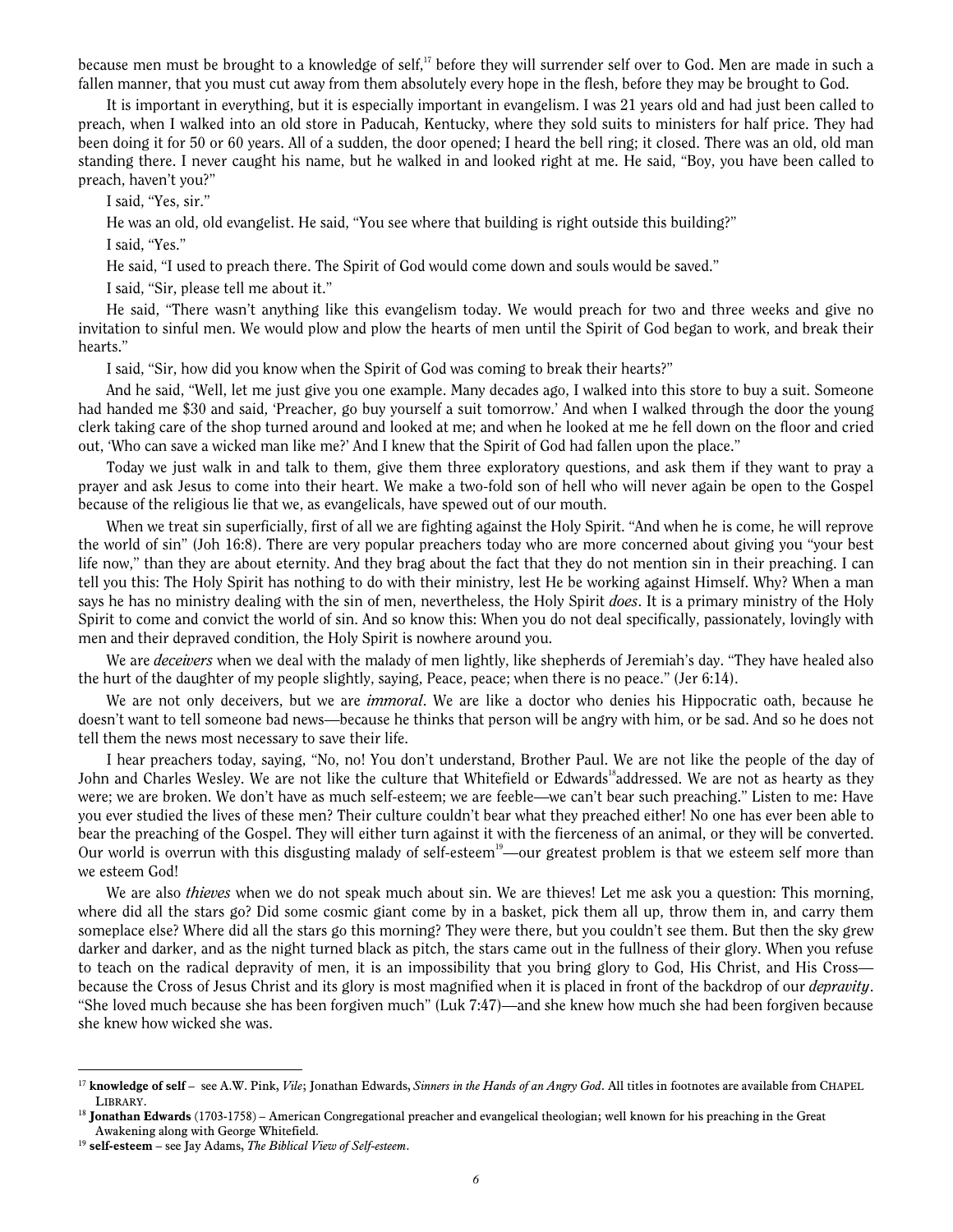Oh, we are afraid to tell men of their wickedness, and they can never love God because of it. We have robbed them of the opportunity to boast not in self, but to follow the admonition, "Let him who boasts, boast in the Lord" (2Co 10:17).

#### 4. Our Fourth Indictment: An Ignorance of the Gospel of Jesus Christ

"But God commendeth his love toward us, in that, while we were yet sinners, Christ died for us. Much more then, being now justified by his blood, we shall be saved from wrath through him."

—Romans 5:8-9

I submit to you that this country is not Gospel hardened; it is Gospel ignorant, because most of its preachers are. Let me repeat this. The malady in this country is not liberal politicians, the root of socialism, Hollywood, or anything else. It is the so-called evangelical pastor, preacher, or evangelist of our day; that is where the malady is to be found. We do not know the Gospel.<sup>20</sup> We have taken the glorious Gospel of our blessed God and reduced it down to four spiritual laws, and five things God wants you to know, with a little superstitious prayer at the end. And if someone repeats it after us with enough sincerity, we popishly declare them to be born again! We have traded *regeneration*<sup>21</sup> for *decisionism*.<sup>22</sup>

First of all, I am amazed after I have talked about this, how many godly believers of 30 and 40 years walking in the faith come up to me with tears, saying, "Brother Paul, I never heard this before in my life." And yet it is the historical doctrine of redemption<sup>23</sup> and propitiation.<sup>24</sup>

Let us define the problem very clearly. The Gospel begins with the nature of God; it goes from there to the nature of man and its fallenness. And from there, these two great columns of the Gospel come to set up for us what should be known in every believer's mouth as the *great dilemma*. And what is that dilemma? The greatest problem in all of Scripture is this: If God is just, He cannot forgive you of your sin. How can God be just and at the same time the justifier of wicked men, when Scripture throughout the Bible says (I will draw especially from one text in Proverbs): "He that justifieth the wicked, and he that condemneth the just, even they both are abomination to the LORD" (Pro 17:15). And yet all our Christian songs boast about how God justifies the wicked!

This is the greatest problem. This is the acropolis<sup>25</sup> of the Christian's faith, so said Martyn Lloyd-Jones, Charles Spurgeon, and anyone else who has read Romans chapter three. You see, you have got to set this before people. The great problem is that God is truly just and all men are truly wicked. God, to be just, must condemn wicked man. But then God, for His own glory, with a great love for us, sent forth His Son, who walked on this earth as a perfect Man. And then, according to the eternal plan of God, He went to that tree on Calvary. And on that tree, He bore our sin; and, standing in the law-place of His people, bearing our guilt, He became a curse. "Cursed is every one that continueth not in all things which are written in the book of the law to do them" (Gal 3:10). Christ redeemed us from the curse, becoming a curse in our place (Gal 3:13).

So many people have a romantic, powerless view of the Gospel: that the Christ is there hanging on the tree, suffering under the wounds of the Roman Empire, and the Father did not have the moral fortitude to bear the suffering of His Son, so He turned away. NO!! He turned away because His Son became sin!

And so, when He is in the garden and cries out, "Let this cup pass from me" (Mat 26:39), people speculate, "Well, what was in the cup? Oh, it is the Roman cross. It is the whip. It is the nails. It is all that suffering." I do not want to take away from the physical sufferings of Christ on that tree, but the cup was the cup of God—the Father's wrath that had to be poured out on the Son. Someone had to die, bearing the guilt of God's people, forsaken of God by His justice, and crushed under the wrath of God—for it pleased the Lord to "crush him" (Isa 53:10).

I was in a Germanic seminary in Europe a while back, and saw a book, *The Cross of Christ* (not John Stott's book, it was another). I pulled it down and began to read, and this is what it said: "The Father looked down from heaven at the suffering inflicted upon His Son by the hands of men, and counted that as payment for our sin." That is heresy! That physical suffering, that nailing to the tree—that was all part of the wrath of God. It had to be a blood sacrifice; I will take nothing away from that. But, my friend, if you stop there, you don't have the Gospel.

When the Gospel is preached today and shared in personal evangelism, do you ever hear of God's justice and wrath? Almost never. It is seldom made clear that Christ was able to redeem because He was crushed under the justice of God—and having satisfied divine justice with His death, God is now just *and* the justifier of the wicked.

<sup>&</sup>lt;sup>20</sup> know the Gospel – see Robert Hawker, *The True Gospel*, and the Free Grace Broadcaster, issue 198, "The Gospel." All titles listed in footnotes are available from CHAPEL LIBRARY.

<sup>&</sup>lt;sup>21</sup> regeneration – see A.W. Pink, *Regeneration*, and the  $FGB$ , "The New Birth" (#202).

 $^{22}$  decisionism – the belief that "making a decision," usually practiced by walking a church aisle as a method of showing belief and/or praying a

sinner's prayer is equivalent to repenting of one's sins and trusting Christ alone for the pardon of sin; see James Adams, Decisional Regeneration.

 $^{23}$  redemption – the deliverance of God's elect from a state of sin into a state of salvation by the means and merit of the ransom paid by Christ on their behalf.

 $^{24}$  propitiation – appeasement; a sin offering that turns away wrath.

 $^{25}$  acropolis – means "highest city" in Greek and was the fortified part of an ancient Greek city, usually built on a hill; hence, high point.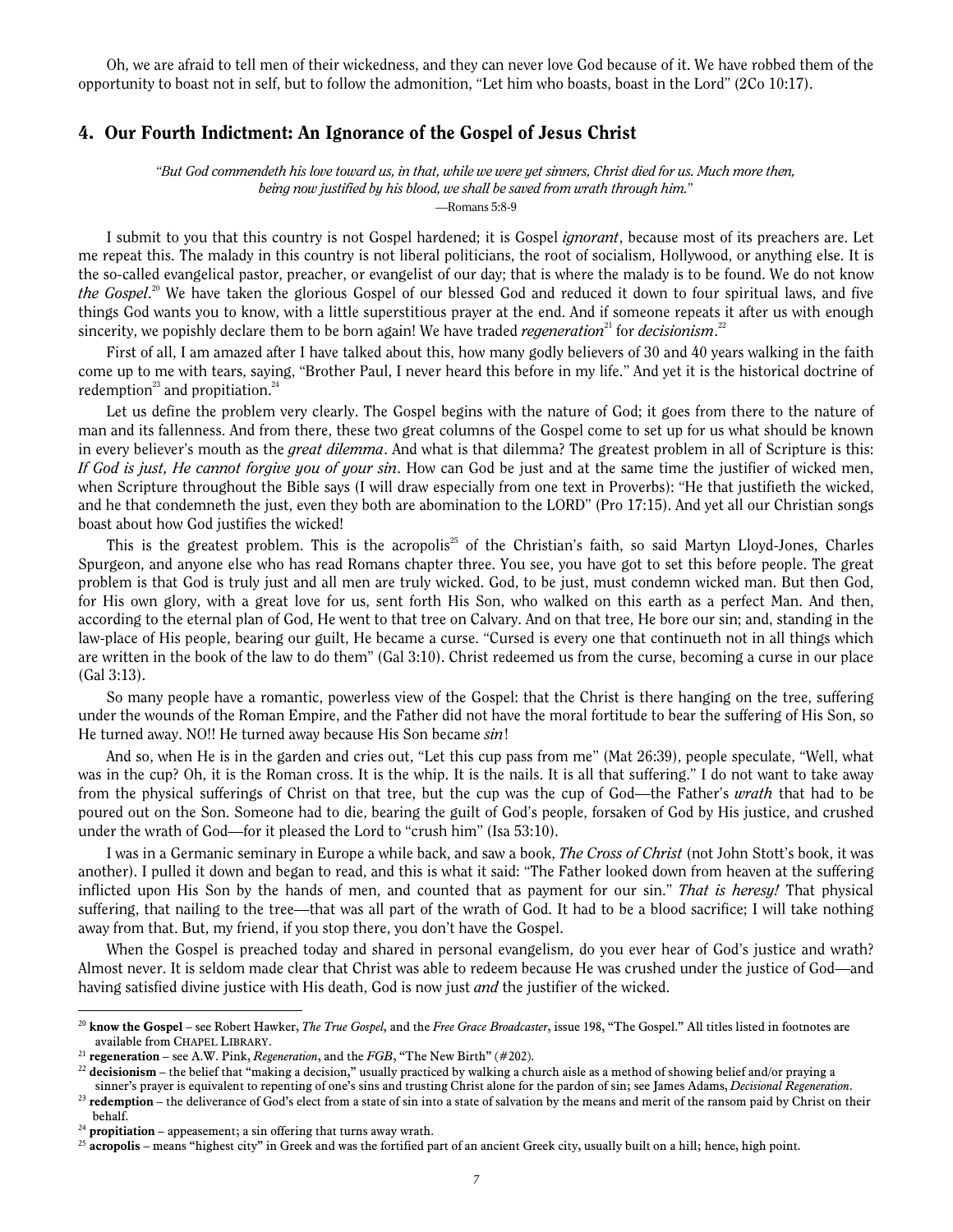It is Gospel reductionism! We wonder why it has no power. What happened? I'll tell you: When you leave the Gospel behind and there is no longer any power in your supposed gospel message, then you have to do all the little tricks of the trade that are so prominently used today to convert men—and we all know most of them. But none of them work!

Several years ago, graduating from seminary, I had to make a decision whether I was going to go for my Ph.D. God, in order to save my spiritual life, sent me to the middle of the jungles in Peru—as far away from the academic world as He could get me. And there I began to realize something. As Spurgeon said, "Greater men with greater minds than I have approached this doctrine of the Second Coming, but to no avail. It is a great and mighty doctrine." He said, "I will set myself to this: seeking to comprehend something of Jesus Christ and Him crucified."

It makes me so angry when men treat the glorious Gospel of Christ as though it was the first step into Christianity that only takes about ten minutes of counseling—and after that you go on to greater stuff. That shows you how pathetic we are in our knowledge of the things of God.

My friend, on the day of the Second Coming you will understand absolutely everything about the Second Coming, but in the eternity of eternities of heaven, you will not even begin to comprehend the glory of God in Calvary. It is what everything is about. Young man, young preacher, listen to me. Get at the truth on that tree, what it means. You will need nothing to build strange fires in your oven (Lev 10:1-3), if you only catch a glimpse of what He did on that tree.

I love to say this. I have said it a million times. Abraham takes Isaac up that mountain—his son, his only son whom he loved. Do you suppose the Holy Spirit was trying to tell us about something future? And that son put up no struggle, but laid himself down. And when that father gave his will into the will of God, he brought down that flint knife to pierce his own son's heart. But his hand was stayed, and it was told the old man that God had provided a ram. So many Christians think, "Oh, what a beautiful end to that story." It is not the end; it is only the intermission. Thousands of years later God the Father laid His hand upon the brow of His Son, His only Son whom He loved, and took the flint knife out of the hand of Abraham and slaughtered His only begotten Son under the full force of His wrath.

Now do you know why that little gospel you preach has no power? Because it is no gospel! Get to the Gospel; spend your life on your knees. Get away from men; *study the Cross!* 

The fourth indictment is actually an ignorance of the doctrine of *regeneration*. I know that there are both Calvinists<sup>26</sup> and Arminians<sup>27</sup> here, and I know that there are all sorts of strange animals in between. I guess I call myself a "five point Spurgeonist." But I want you to know this: Calvinism is not the issue. No, I'll tell you what the issue is: *it is regeneration!* And that is why I can have fellowship with Wesley, Ravenhill, Tozer, and all the rest—because regardless of where they stood on the other issues, they believed that salvation could not be manipulated by the preacher, that it was a magnificent work of the power of almighty God. And with them, therefore, I stand.

There is a greater manifestation of the power of God in the regenerating work of the Holy Spirit than in the creation of the world, or even of the universe, because He created the world ex nihilo: out of nothing. But He re-creates a man out of a mass of corruption. It is parallel with the very resurrection of our Savior from the dead.

I understand that in preaching there are teachers, preachers, and expositors; and all of them are very necessary for the health of the Church. But you must understand this. I have heard of old G. Campbell Morgan (1863-1945) that when he would go up that majestic tower to preach, he would quote to himself, "as a lamb to the slaughter, and as a sheep before his shearers" (Isa 53:7). He knew that apart from a magnificent manifestation of the regenerating work of the Holy Spirit, everything he said would be dead. It is the Spirit that gives life (Joh 6:63).

In that sense every one of us that proclaims the truth of God's Word must proclaim as a prophet. What do I mean by that?—we are always Ezekiel standing in that valley of dry bones, and they are very dry (Eze 37:1-2)! And we walk out there and what do we do? We prophesy; we say, "Hear the Word of the Lord." And we know that the wind of God must blow on these slain ones, or they will not rise again. And when you have fully grasped that in the innermost part of your being, you will no longer give yourself to the manipulation that is so often carried out in the name of evangelism. Instead, you will proclaim the Word of God—the doctrine of regeneration.

Look at the Wesleys; look at what they had to face. And look at my dear Whitefield too. Everybody at that time believed they were Christian, thoroughly Christian. Why?—because they were baptized as infants, brought into the "covenant," and confirmed. But they lived like devils! Regeneration was traded for a type of credalism<sup>28</sup> that was given authority by the religious leaders of that day.

 $^{26}$  Calvinists – those who believe, along with the French-born Swiss Reformer John Calvin (1509-1664) that the Bible teaches the supreme authority of the Scriptures, the sovereignty of God, predestination, and the doctrines of grace; these doctrines were the response of the Synod of Dort (1618-19) to the Arminians' remonstrance (protest) and are commonly known by the acronym TULIP.

<sup>&</sup>lt;sup>27</sup> Arminians – followers of Jacobus Arminius (1560-1609), Dutch theologian, born in Oudewater, the Netherlands, who rejected the Reformers' understanding of predestination, and they taught that God's predestination of individuals was based on His foreknowledge of their accepting or rejecting Christ by their own free will.

 $28$  credalism – outwardly following a formal creed or statement of faith without a new heart, without saving faith, and without a true heart love for God; see J.C. Ryle, Formalism.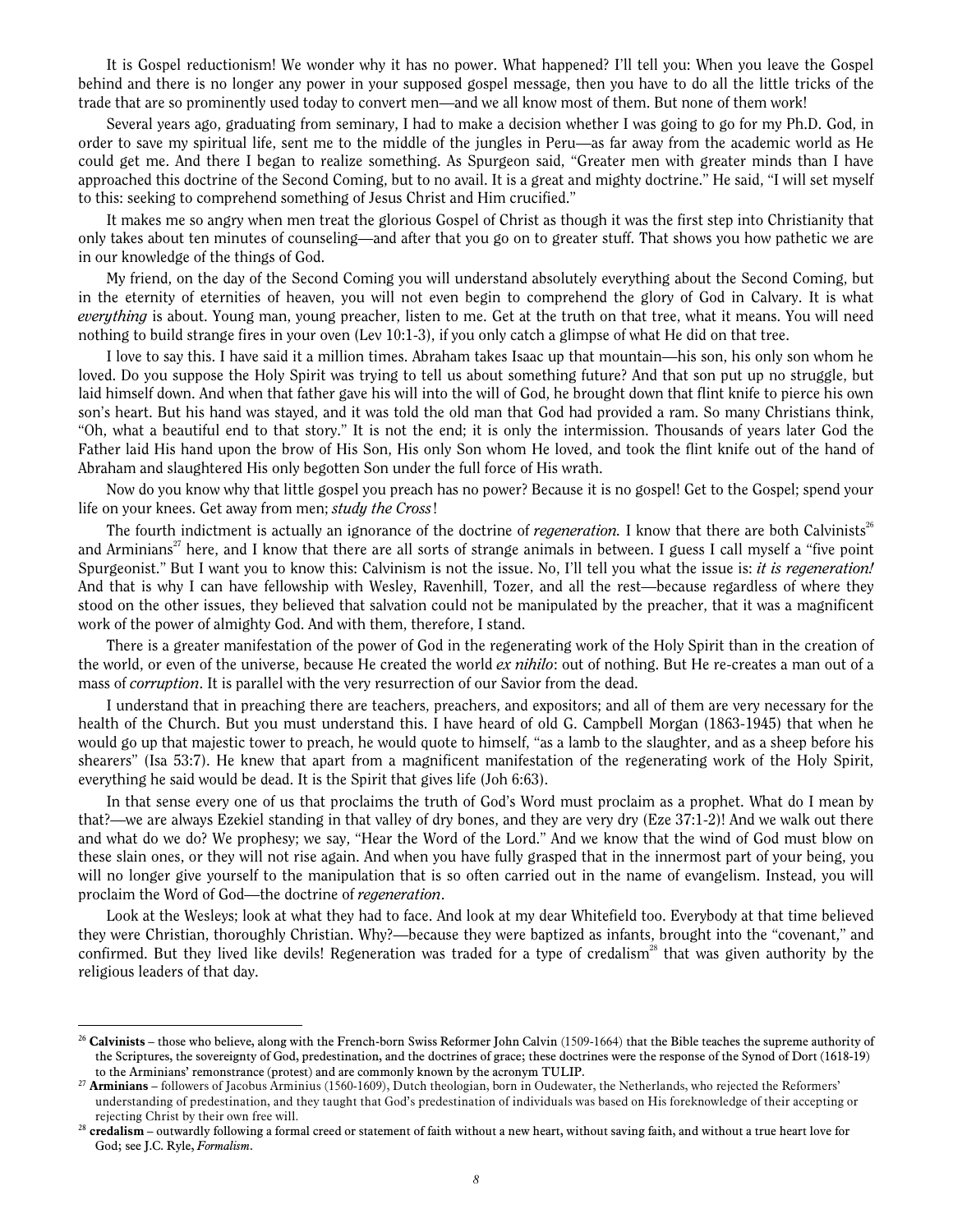Then here came the Wesleys! No, they said, it is not right with your soul. You are not *born again*. There is no evidence of spiritual life. Examine yourself. Test yourself to see if you are in the faith (2Co 13:5). Make your calling and election sure (2Pe 1:10). "Ye must be born again" (Joh 3:7).

Here in America, because of the last several decades of modern evangelism, the idea of "born again" is totally lost. Now it only means that at one time in a crusade, you made a decision and you think you were sincere. But there is no evidence of a supernatural recreated work of the Holy Spirit in your life. "If *any* man," not if some men, "if any man be in Christ, he is a new creature" (2Co 5:17).

#### 5. The Fifth Indictment: An Unbiblical Gospel Invitation

"The time is fulfilled, and the kingdom of God is at hand; repent and believe in the gospel." —Mark 1:15

And now, just as it was in the time of the Wesleys and Whitefield, it is the same today! What do we face? It is not necessarily a sort of infant baptism most of the time; it is not a High-Church confirmation by an ecclesiastical authority. What we face now is the "sinner's prayer." And I am here to tell you, if there is anything I have declared war on, it is the sinner's prayer.

Yes, in the same way that dependence upon infant baptism for salvation,<sup>29</sup> in my opinion, was the golden calf  $^{30}$  of the Reformation, the sinner's prayer is the golden calf of today for the Baptists, the Evangelicals, and everyone else who has followed them. The sinner's prayer has sent more people to hell than anything on the face of the earth!

You say, "How can you say such a thing?" I answer: Go with me to Scripture and show me, please! I would love for you to show me where anyone evangelized that way. The Scripture does not tell us that Jesus Christ came to the nation of Israel and said, "The time is fulfilled, and the kingdom of God is at hand, now who would like to ask me into their hearts? I see that hand." That is not what it says. He said, "Repent and believe the gospel" (Mar 1:15)!

Men today are trusting in the fact that at least one time in their life they prayed a prayer, and someone told them they were saved because they were sincere enough. And so if you ask them, "Are you saved?" they do not say, "Yes I am, because I am looking unto Jesus and there is mighty evidence giving me assurance of being born again." No!—they say instead, "One time in my life I prayed a prayer." Now they live like devils, but they prayed a prayer! I heard of one evangelist who was coaxing a man to do that thing. Finally, the man felt so uncomfortable, the evangelist said, "Well, I'll tell you what. I will pray to God for you and if it is what you want to say to God, squeeze my hands. Behold the power of God."

Decisionism, the idolatry of decisionism. Men think they are going to heaven because they have judged the sincerity of their own decision. When Paul came to the church in Corinth, he did not say to them, "Look, you are not living like Christians, so let's go back to that one moment in your life when you prayed that prayer, and let's see if you were sincere." No, he said this, "Examine yourselves, whether ye be in the faith; prove your own selves" (2Co 13:5).

I want you to know, my friends, salvation is by faith alone! It is a work of God. It is a grace upon grace upon grace. But the evidence of conversion is not just your examination of your sincerity at the moment of your conversion. It is the ongoing fruit in your life.

Oh, my dear friends, look at what we have done! Isn't a tree known by its fruit (Mat 7:20)? Today 60% or 70% of Americans think they are converted, born again. But we kill how many thousands of babies a day? And we are hated around the world for our immorality. Yet we think we are Christian!

And I lay the blame for this squarely at the feet of the preachers. I have seen this everywhere. The Calvinist, the Arminian, a lot of them share something in common. It is this: the same superficial invitation. They talk a lot about a lot of things and then they come to the invitation, and it is almost as though everyone loses their minds.

Walk up to someone and say, "God loves you and has a wonderful plan for your life." Can you imagine telling that to an American?

"Sir, God loves you and has a wonderful plan for your life."

"What? God loves me? Well, that's great because I love me, too. Oh, this is wonderful. And God's got a wonderful plan? I've got a wonderful plan for my life, too. And if I accept Him into my life, I'll have my best life now. This is absolutely wonderful."

But this is not *biblical* evangelism. Let me give you something in its place. God comes to Moses, and He says, "The LORD passed before him and proclaimed, The LORD, The LORD God, merciful and gracious, longsuffering, and abundant in goodness and truth, Keeping mercy for thousands, forgiving iniquity and transgression and sin, and that will by no means clear the guilty; visiting the iniquity of the fathers upon the children, and upon the children's children, unto the third and

<sup>&</sup>lt;sup>29</sup> infant baptism for salvation – see Charles Spurgeon, *Baptismal Regeneration*.

 $30$  golden calf – reference to the golden calf constructed by Aaron at Mount Sinai, which allowed the rebellious Hebrews to defy God's order (Exo 32:1-30).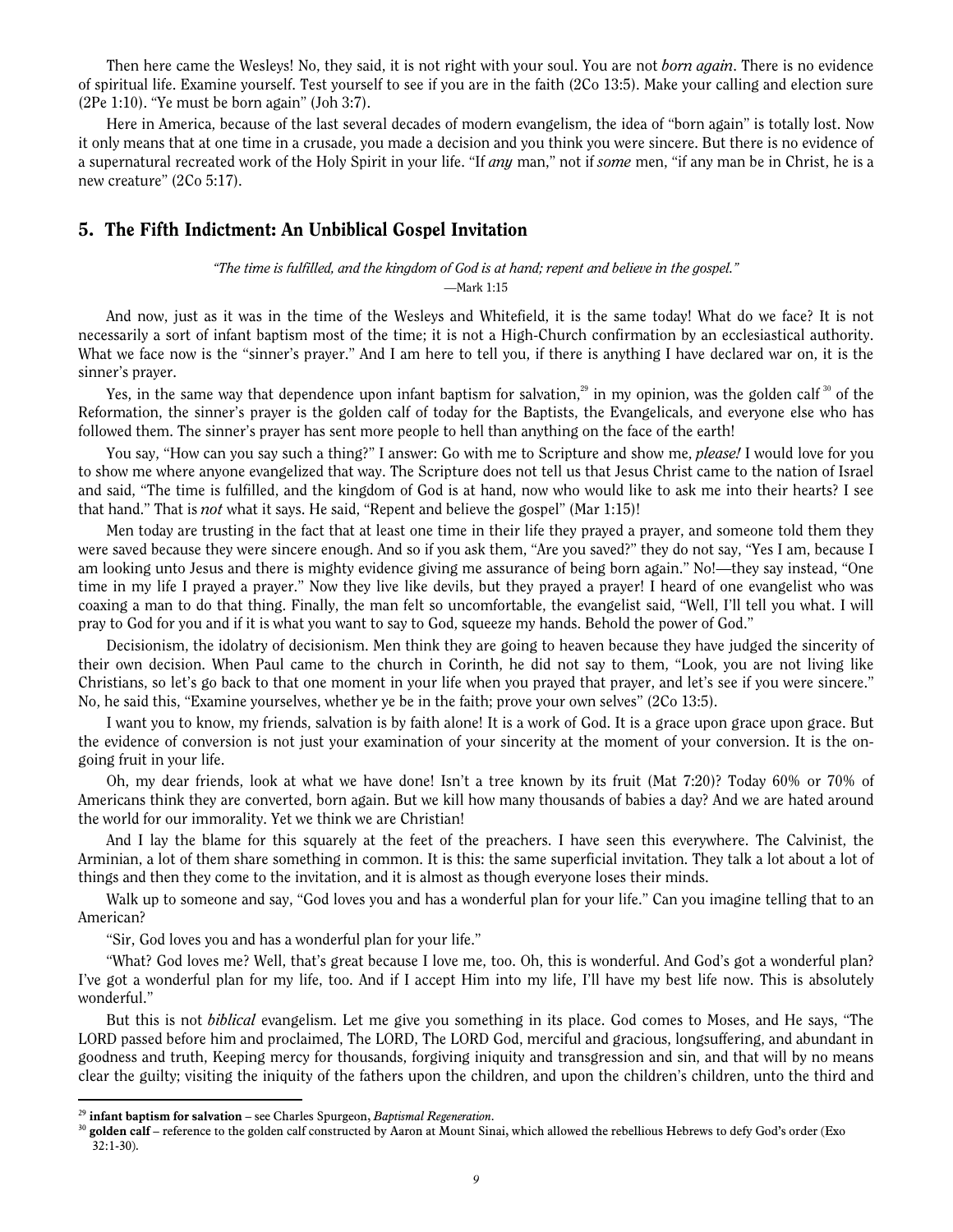to the fourth generation" (Exo 34:6-7). What was the reaction of Moses?—"Moses made haste, and bowed his head toward the earth, and worshipped" (Exo 34:8).

Evangelism begins with the nature of God. Who is God? Can a man recognize anything about his sin if he has no standard by which to compare himself? If we tell him nothing but trivial things about God that tickle the carnal<sup>31</sup> mind, will he ever be brought to genuine repentance and faith?

1. We do not begin with, "God loves you and has a wonderful plan." We must begin with a discourse of the full counsel of who God is. And we must tell the person from the start it may cost him his life (Mat 16:24)!

2. And then, after that beginning, we have exploratory questions. "Hey, you know you are a sinner, don't you?" That's like years ago, when my mother was dying of cancer, the doctor walking in and saying, "Hey, Barb, you know you've got cancer, don't you?" We treat it so superficially. There is no weight; no solemnity.

Instead, we must tell them: "Sir, there is a terrible malady upon you and a judgment coming." Because if you just tell a man, "Sir, you know, you are a sinner?" you do not touch heart conviction at all. Go ask the devil if he knows he is a sinner. He will say, "Well, yes, I am. A mighty good one at that, or a mighty bad one depending on how you look at it. But, yes. I know I am a sinner."

The question is not "do you know you are a sinner?" The question is: Is the Holy Spirit so at work in your heart through the preaching of the Gospel, that a change has been wrought, so that the sin you once loved you now hate, and the sin you once desired to embrace, you are wanting to run from it as though you were running from a dragon?

3. And then people today ask the question: "Do you want to go to heaven?" This is the reason I would not let my children go to 98% of the Sunday schools and vacation Bible schools in evangelical churches, because some well-meaning person stands up and says, "Isn't Jesus wonderful," after showing the Jesus film. "Yes," the children respond.

"How many of you little children love Jesus?" "Oh, I do."

"Who wants to accept Jesus into their little heart?" "Oh, I do."

And they get baptized. And they may walk like Christians for a little bit because they have been taught well. They are being raised in a Christian culture, sort of, a church culture anyway. But when they turn 15 or 16, when they have a strength of will, they begin to break the bonds. They begin to live in wickedness. And then we go after them saying, "You are Christians; you are just not living like it. Stop your backsliding."

Instead, we must go to them biblically and say, "You made a confession of faith in Christ. You professed Him even in baptism, but now it seems as though you have turned away from Him. Examine yourself. Test yourself. There is little evidence of any true conversion in you!"

And then after college, when they are 24 or 25, or maybe 30, they come back to church and rededicate their life. They join right in with that pseudo Christian morality that encompasses "churchianity" in America. And in the last great Day, they hear this: "Depart from me you worker of iniquity. I never knew you" (Mat 7:23).

You say, "Brother Paul, you are so angry." Have I not a right to be? Somebody must be crying out for revival. But we haven't even got the foundations straight. Oh, that revival would come and straighten our foundations! But while we have open eyes and ears, and have Scripture in front of us, should we not correct these things about the Gospel invitation?

So why do we ask this question, "Would you like to go to heaven?" My dear friend, everybody wants to go to heaven they just don't want God to be there when they get there! The question is not, "do you want to go to heaven?" The question is this: "Do you want God? Have you stopped being a hater of God? Has Christ become precious to you? Do you desire Him?"

That is what political theory is all about, my dear friend. Everybody wants to go to heaven; but men are haters of God. So the question is not do you want to go to a special place where you will no longer hurt and you will get everything you want. The question is: Do you want God? Has Christ become precious to you?

Often, to get a person to pray the sinner's prayer, he is asked, "Would you like to go to heaven?" "Well, yes," is the reply. "Well, then, would you like to pray and ask Jesus into your heart?" Now, my dear friend, let me say this. There are people who get saved using that methodology, but it is not because of it. It is in spite of it!

Instead, we must be asking this: "Sir, do you desire Christ? Do you see your sin?"

"Oh, yes, yes, I do."

"Sir, let's look at a few Scriptures here that lay out for us what repentance looks like, the Spirit bearing witness that this is happening in your life. Do you see brokenness? Do you see the disintegration of everything you thought, and now your mind is filled with new thoughts about God and new desires and new hope?"

"Yes, I see that.

 $\overline{a}$ 

"Sir, that may be the first fruits of repentance. Now, throw yourself upon Christ. Trust in Him. Trust in Him!"

 $31$  carnal – fleshly, sensual; as opposed to spiritual.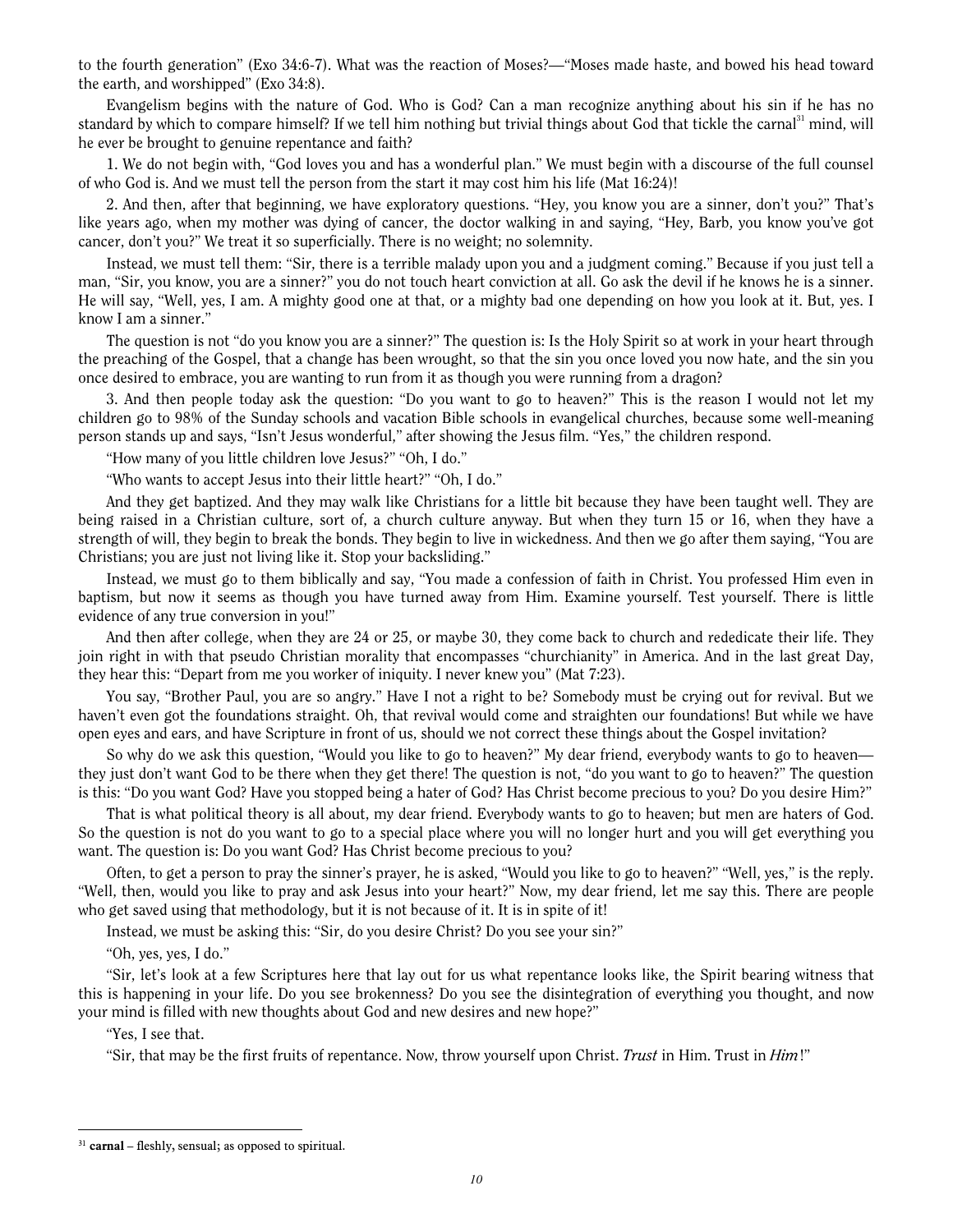Listen to me. You have the authority to tell men the Gospel. You have authority to tell men how to be saved, and you have authority to teach men biblical principles of assurance. But you have no authority to tell men they are saved. That is the work of the Holy Spirit of God!

But instead, you take them through that little thing, "Did you ask Jesus into your heart?"

"Yes," he replies.

"Do you think you were sincere?"

"Yes."

"Do you think He saved you?"

"I don't know."

"Of course He saved you because you were sincere and He promised that if you asked Him to come in, He would come in. So you are saved."

And they walk out of the church after five minutes of counseling, and then the evangelist goes to lunch, and the man is lost. The man is *lost*!

It is an unbiblical invitation. And if they ever doubt their salvation, then you do it all again. You say, "Was there ever a point in time in your life when you prayed and asked Jesus to come in?"

"Yes."

"Were you sincere?"

"I think so."

"Then that's the devil bothering you now."

And if they live without growth, even in the context of a church without growth in continued carnality—no fear. We blame it on the lack of personal discipleship, and we write it off as the doctrine of the "carnal Christian."

#### The Myth of the "Carnal Christian"

The doctrine of the carnal Christian<sup>32</sup> has destroyed more lives and sent more people to hell than you can imagine! Do Christians struggle with sin? Yes. Can a Christian fall into sin? Absolutely. Can a Christian live in a continuous state of carnality all the days of his life, not bearing fruit, and truly be Christian? Absolutely not !—or every promise in the Old Testament regarding the New Testament covenant of preservation has failed, and everything God said about discipline in Hebrews is a lie (Heb 12:6)! "A tree is known by its fruit" (Luk 6:44).

I have seen preachers who understood much about the things of God, but when they come to an exemplary Gospel presentation, they will enter, once again, into this unbiblical methodology.

Let me give you a story, a story that is one of the most precious moments in my life as a Christian.

I was preaching in Canada just 30 kilometers from Alaska. There really were more grizzly bears in the town than there were people! It was a little church of about 15 or 20 people, and I was to preach. And just when I got up into the pulpit, this mountain of a man walked in, in his 60s or early 70s. He could have whipped every one of us in this building. And as I preached, as I saw his face, I just threw everything away and started preaching the Gospel. He was the saddest human being I had ever seen. I preached just Gospel and more Gospel, and when I was done, I walked from the pulpit directly to him.

I said, "Sir, what is wrong? What is troubling your soul? I have never seen a man so sad and down-hearted in all my life?" He pulled out a manila envelope; it had some x-rays which I couldn't understand. But he said, "I just came from the doctor. I am going to die in three weeks." That is what he told me. "Now I have lived all my life on a working cattle ranch. You can only get there by float plane or riding horses across the mountains." He said, "I have never been to church; I have never read a Bible. I believe there is a God, and one time I heard somebody talking about some guy named Jesus." He said, "I have never been afraid of anything in my life—and I am terrified."

I said, "Sir, did you understand the message, the Gospel?"

He said, "Yes."

 $\overline{a}$ 

Now what would have a great majority of preachers done at that moment? "Well, would you like to ask Jesus to come into your heart?"—that is what they would have done.

I said, "Sir, you understood it?"

He said, "I understood it, but is that it?" He said, "A child could have understood that. Is that all it is, that I understand it and I pray, or...?"

I said, "Sir, you are going to die in three weeks. I have to leave tomorrow. I will cancel my plane ticket and we will stay here over the Scriptures wrestling and crying out to God until you are either converted or you die and go to hell."

 $32$  doctrine of the carnal Christian – see L.R. Shelton, Jr., The True Gospel of Christ versus the False Gospel of Carnal Christianity. All titles listed in footnotes are available from CHAPEL LIBRARY.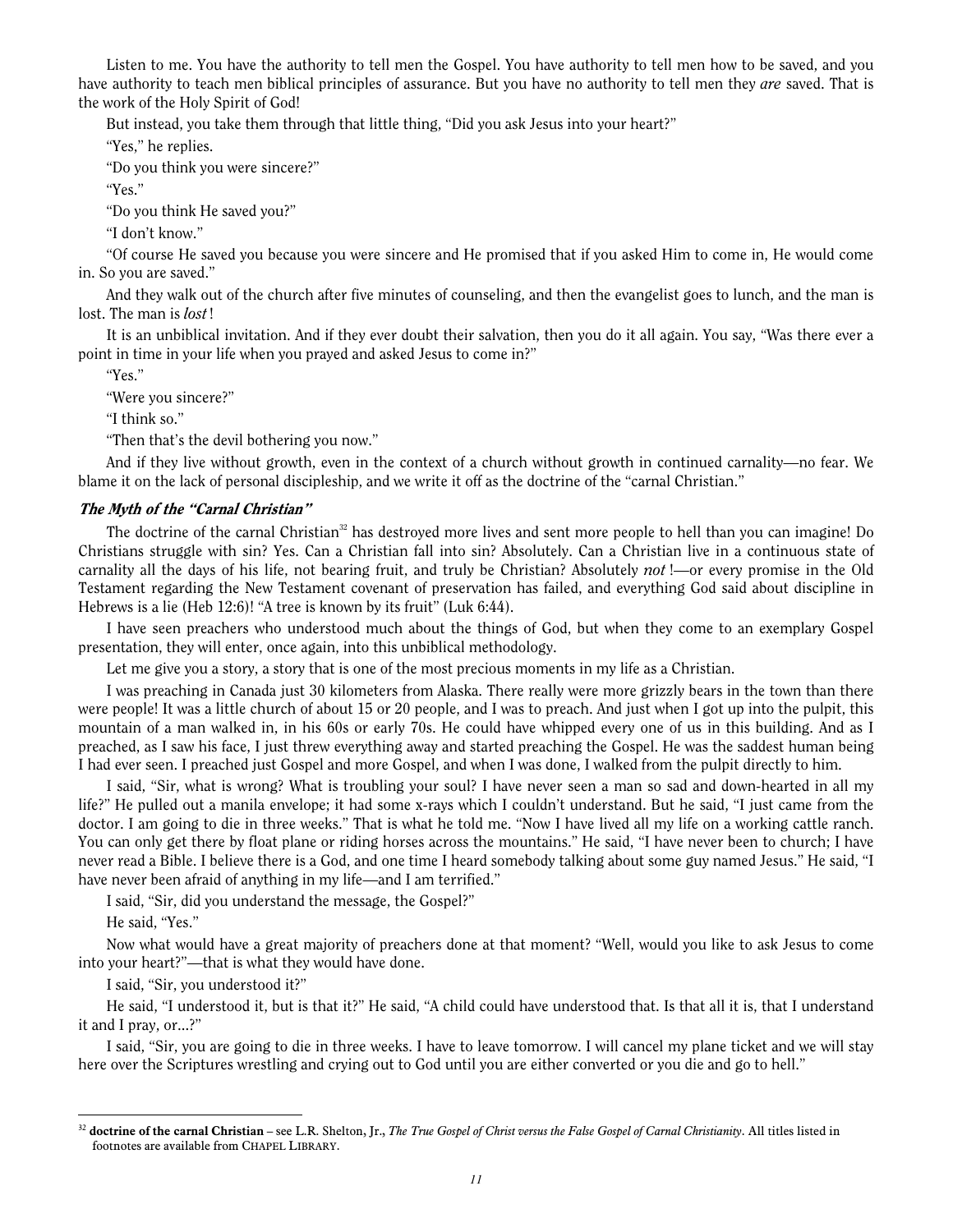And so we began. I began in the Old Testament, the New Testament, every verse of Scripture dealing with the promises of God regarding redemption and salvation, over and over, time after time, reading John 3:16, praying for a while, crying out to God, questioning the man regarding repentance, regarding faith, regarding assurance—working till Christ be formed in him.

And then finally, just exhausted that evening, there was no breakthrough; there was nothing. And I said, "Sir, let's pray." And we prayed.

I said, "Sir, read John 3:16 again."

He said, "We have read this a million times."

I said, "I know, but it is one of the greatest promises of salvation. Read that text again."

And I will never forget it. He had my Bible on his lap in those big mountainous hands of his and he said, "OK." He said, "For God so loved the world, that He gave...—I'm saved. I'm saved! Brother Paul, all my sins are gone! I have eternal life! I'm saved!"

I said, "How do you know?"

He said, "Haven't you ever read this verse before?"

What was going on? A working of the Spirit of God, instead of those little tricks you try. What!—you want to go eat? What!—you think preaching is a spectacle, and after that you go back to the hotel? No, after the preaching is when the work begins. It is dealing with souls. People come forward in meetings for counsel by someone who shouldn't be counseling. And after five minutes, they are given the sinner's prayer to pray and the card to sign. And then, quick, give the card to the pastor, and the pastor says, "I would like to present to you a new child of God. Welcome him into the family of God." How dare you!!

If you are going to present him, say this: "This man tonight has made a profession of faith in Jesus Christ. And because of our fear of God and our love for the souls of men, we will now be working with him to make sure that Christ has truly been formed in him, that he truly has a biblical understanding of repentance and faith, and great assurance and joy in the Holy Spirit. That is what we are going to do."

Look at what we have done in modern Christianity. I plead with you, look at what we are doing. And this is not some strange cult. This is us that we are talking about. I plead with you: Stop it. Please, stop it!

#### 6. The Sixth Indictment: An Ignorance Regarding the Nature of the Church

"That thou mayest know how thou oughtest to behave thyself in the house of God, which is the church of the living God, the pillar and ground of the truth." —1 Timothy 3:15

God has only one religious institution: It is the Church. And our ultimate goal and the ultimate result of revival in this world will be the planting of biblical churches. I have the greatest fear that the local church today is despised. Tell somebody you are an itinerant preacher, that you have a world-wide ministry, and they all bow down. Tell someone you are a pastor of a group of thirty, and they make you sit in the back during the conference. Jesus Christ is not the Prince of itinerant preachers; He is the prince of pastors.

Several years ago, Bill Clinton had a slogan during the election: "It is the economy, stupid!" My pastor, Jeff Noblit—one of the elders in our church,<sup>33</sup> the primary teaching and preaching pastor—he said to me one day, "You know, I'd like to have a bunch of shirts made up."

"What would they say, brother Jeff?"

"It's the Church, stupid!"

 $\overline{a}$ 

Jesus gave His life for the Church, a beautiful, virgin, pristine Church. If you want to give your life for something in the ministry, give it to the Church: to a church, a body of believers, a local congregation. It is all about the Church.

Now, I want you to listen well. There is not a remnant of believers in the Church. We all know about the remnant theology, you know, that throughout all the course of Israel there was Israel the people of God and a remnant of true believers. That is not true about the Church. There is not a remnant of believers or a small group of believers inside a larger group called the Church. The Church is the remnant.

If pastors have ever come close to blaspheming, it is with regard to this. I hear theologians, itinerant teachers, and pastors saying these sorts of things: "There is just as much sin in the Church as out of the Church. There is just as much divorce in the Church as out of the Church. There is just as much immorality and pornography in the Church as out of the

<sup>&</sup>lt;sup>33</sup> in our church – Paul Washer attended First Baptist Church of Muscle Shoals, Alabama, for many years, where Jeff Noblit continues to serve; in the spring of 2010, Paul and the staff of HeartCry Missionary Society moved to West Virginia to plant a new church.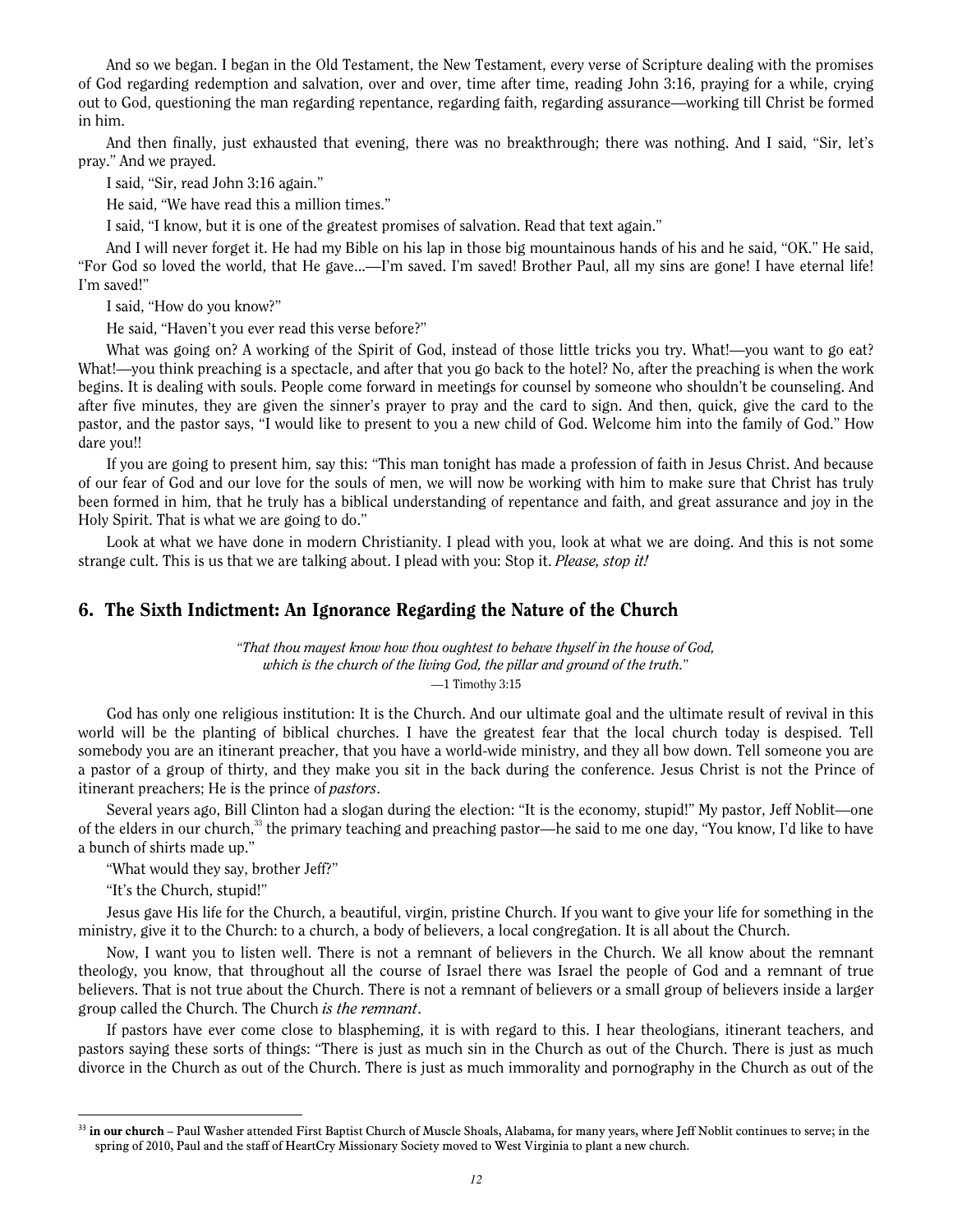Church." And then preachers say, "Yes, the Church is acting like a whore." I want you to know this: You ought to be very careful calling the bride of Jesus Christ a whore.

I will tell you what the problem is: Pastors and preachers don't know what the Church is. I want you to know that the Church of Jesus Christ in America is beautiful. She is frail at times. She is weak. She is buffeted. She is not perfect. But I want you to know: She *is broken*. She is humbly walking with her God. The problem is that we don't know what the Church is.

Today, because of the lack of biblical preaching, the so called "church" is filled up with carnal, wicked people identified with Christianity. And then, because of all the goats in the midst of the lambs, the lambs are blamed for all the things the goats are doing. And then the name of God is blasphemed among the Gentiles because of us (Rom 2:24).

"Behold, the days come, saith the LORD, that I will make a new covenant with the house of Israel, and with the house of Judah: Not according to the covenant that I made with their fathers in the day that I took them by the hand to bring them out of the land of Egypt; which my covenant they brake, although I was an husband unto them, saith the LORD: But this shall be the covenant that I will make with the house of Israel; After those days, saith the LORD, I will put my law in their inward parts, and write it in their hearts; and will be their God, and they shall be my people. And they shall teach no more every man his neighbour, and every man his brother, saying, Know the LORD: for they shall all know me, from the least of them unto the greatest of them, saith the LORD: for I will forgive their iniquity, and I will remember their sin no more."—Jeremiah 31:31-34

Now I do not want to take away anything from the people called Israel, but this text is also applied to the Church. Understand that. I don't want to get into any battles on eschatology, but in the Bible, in the New Testament, it is applied to the people of God. "Not according to the covenant that I made with their fathers in the day that I took them by the hand to bring them out of the land of Egypt" (vs. 32).

I hear preachers saying all the time, "Well, when you look back and you see Israel, you see a bunch of godless people, idolaters. And in the midst of them there was a tiny remnant of true believers." That is true, but don't apply that to the New Testament Church, because God says, "I am going to do something different, Not like the covenant which I made with their fathers in the day I took them by the hand to bring them out of the land of Egypt, My covenant which they broke, although I was a husband to them, declares the LORD. But this is the covenant which I will make with the house of Israel after those days, declares the LORD, I will put my law within them" (vs. 33).

If you are converted, God hasn't given you just a stone tablet of laws. He has supernaturally, through the doctrine of regeneration, written those laws in your heart. And because He has done that, "I will be their God, and they shall be my people" (vs. 33).

And look what it says: "And they shall teach no more every man his neighbour, and every man his brother, saying, Know the LORD: for they shall all know me, from the least of them unto the greatest of them, saith the LORD: for I will forgive their iniquity, and I will remember their sin no more" (vs. 34).

Again, this is the doctrine of regeneration. God is doing a new work these last 2000 years. We don't have a lot of churches in America; we have a lot of really nice brick buildings on finely manicured lawns! Just because someone says they are of the Church or they are Christian, doesn't make it so. Look what God says: "They will not even have to teach one another." That doesn't mean there won't be teachers and preachers, but there will be an outstanding knowledge of God among them all, particularly with regard to their sins having been forgiven.

#### Look at Jeremiah 32:38-40.

And they shall be my people, and I will be their God: And I will give them one heart, and one way, that they may fear me for ever, for the good of them, and of their children after them: And I will make an everlasting covenant with them, that I will not turn away from them, to do them good; but I will put my fear in their hearts, that they shall not depart from me.

"And they shall be my people, and I will be their God." God does not say, "I hope so, maybe, if I get lucky, oh, if I can get enough evangelists to work with Me, maybe this will all come out right." No! Instead, He says, "I am going to pull a people for Me, a people that I am going to give to my Son." And He says, "And they shall be my people, and I will be their God."

Now look at this: "And I will give them one heart, and one way." Do you see the contrast? The 70s and 80s had many "Jesus marches," and thousands of people weeping and crying things like: "The Church is so divided. The Church is not one." My dear friend, let me tell you something: If the Church is not one, this new covenant promise is assailed.<sup>34</sup> And there would be a prayer that God the Father did not answer for His Son:

"Holy Father, keep through thine own name those whom thou hast given me, that they may be one, as we are…Neither pray I for these alone, but for them also which shall believe on me through their word; That they all may be one; as thou, Father, art in me, and I in thee, that they also may be one in us: that the world may believe that thou hast sent me. And the glory which thou gavest me I have given them; that they may be one, even as we are one."—John 17:11, 20-22

So, I want to submit to you: The Church is *one*! She has *always* been one.

 $\overline{a}$  $34$  assailed – to attack with violence.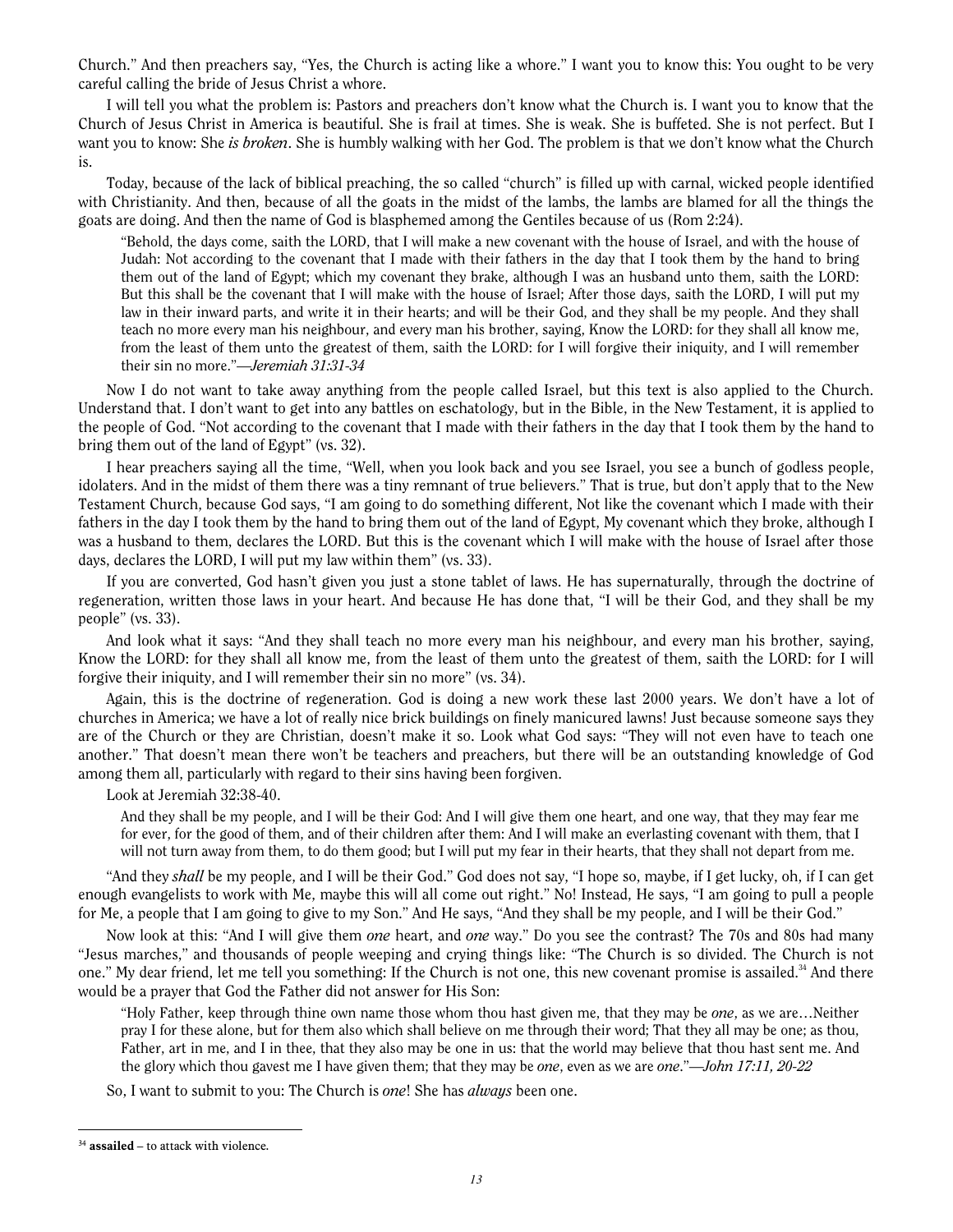Have you ever sat down on an airplane, or maybe in a marketplace, and met someone you didn't even know. And you, being truly evangelical, truly Christian, you talk to him for no more than a few minutes, and you discover, "He is a believer. This one is the real thing." And, at that moment, you know you would give your life for him if need be. You would give your life for him!

I remember one time we were in the mountains of Peru, and it was during the time of the civil war there. We rode twenty-two hours up in the back of a grain truck under a black tarp. At about midnight the truck stopped, we pulled the tarp off, and we jumped off into the jungle. We stayed that night just at the edge of the jungle, and made our way up to a small town on the mountain. About half-way up we got lost in the dark, me and my dear friend Paco, so we were praying, "Oh, God, give us some direction. We are lost. If we are found in here, the terrorists own this place. The military wouldn't even come in to find us." We cried out, "Oh, God, give us some direction. Help us."

We heard a bell. And then we heard somebody talking. It was a strange conversation at first, we thought. Then we realized it was a little boy coming in from the fields with his burro, and he was talking to his burro. And so we got behind him and followed him. Then we stood on the edge of a little village, with huts and adobe homes, and I said, "Paco, you know, if terrorists own this thing—we are dead."

"Yes, but we have come to somewhere." So we came out, walked up to a man who was drunk in the dark, and said, "Are there brothers here?"—because everybody knows what that means in the mountains: it means a real Christian.

And he said, "The old woman over there." So I went over there. There was an old Nazarene woman, and I knocked on the door. I said, "I am an evangelical pastor. Please help us!"

That old woman reached out with that lantern. She grabbed me. She pulled me inside. She grabbed Paco. Her house was cut out of a kind of a cliff in the mud, and she took us down into a basement where there was some hay and chickens and things. And she sat us down there and she lit a lamp. Then a little boy came in, and she called to him and said, "Go get the other brothers." And men started coming in from nowhere, bringing chickens and yucca and everything else—risking their lives for us! Why?—because the Church is one!

Stop saying all these silly things that you are saying, that the body of Christ is divided, and that it is a mess and full of sin. I would not talk about the bride of Christ that way if I were you.

What you actually have in so many congregations today is a bunch of goats and tares among the sheep (Mat 25:31-46; 13:24-30). And because very little biblical, compassionate church discipline is practiced, they live among the sheep, they feed on the sheep, and they destroy the sheep. And those of you who are leaders in those churches are going to pay a high penalty when you stand before the One who loves them—because you did not have enough courage to stand up and confront the wicked.

Now, listen to me. The average scenario in North America with regard to churches, by and large, is that the churches are democracies. And I don't want to get into the pros and cons of that. But here is what happens. Because the preaching of the Gospel is so low, the majority of the church is carnal lost people, and because it is a democracy, they by and large govern the direction of the church. And because the pastor doesn't want to lose the greatest number of the people; and because he has wrong ideas regarding evangelism and true conversion, he caters to the wicked in his church. And his little group of true sheep, who truly belong to Jesus Christ, are sitting there in the midst of all the theater, worldliness, and multimedia, crying out, "We just want to worship Jesus. We just want someone to teach us the Bible!" Dear friends, these pastors are going to pay for this terrible condition of their churches.

So many pastors are trying to keep together a bunch of wicked people, while a little flock in the midst of them is starving to death and made to go in directions they don't want to go. They are made to go along with the carnal majority!

Listen to me. If my wife were at a store late one night, and, as a man, you walked by and saw several men abusing her, and you put your head down in the name of self-preservation and walked right by, I want to tell you something, my friend: I will not only look for those men—I will look for you.

The Church is the bride of Christ, and she is precious to Him. It is going to cost you to serve Jesus. It could cost you your church, your reputation, and your denomination—it could cost you absolutely everything.<sup>35</sup> But the bride of Jesus Christ is worth it!

Look what it says. I love this. "I will give them one heart and one way." And what is that way? It is Christ and His holiness. All true believers I have ever met speak much of Christ—and have a longing desire to be more holy than they are, more conformed to Christ.

"I will give them one heart, and one way, that they may fear me for ever, for the good of them, and of their children after them: And I will make an *everlasting covenant* with them, that I will not turn away from them, to do them good." Now, so many lost people go to church on Sunday, and they hear this verse. And they say to themselves, "Yes, God has made an everlasting covenant with me. He will never turn away from me—never, never. I am secure because of God's grace." But, they fail to read the second part.

 $35$  cost you...everything – see A.W. Pink, The Cross and Self, and Horatius Bonar, Christ or the World.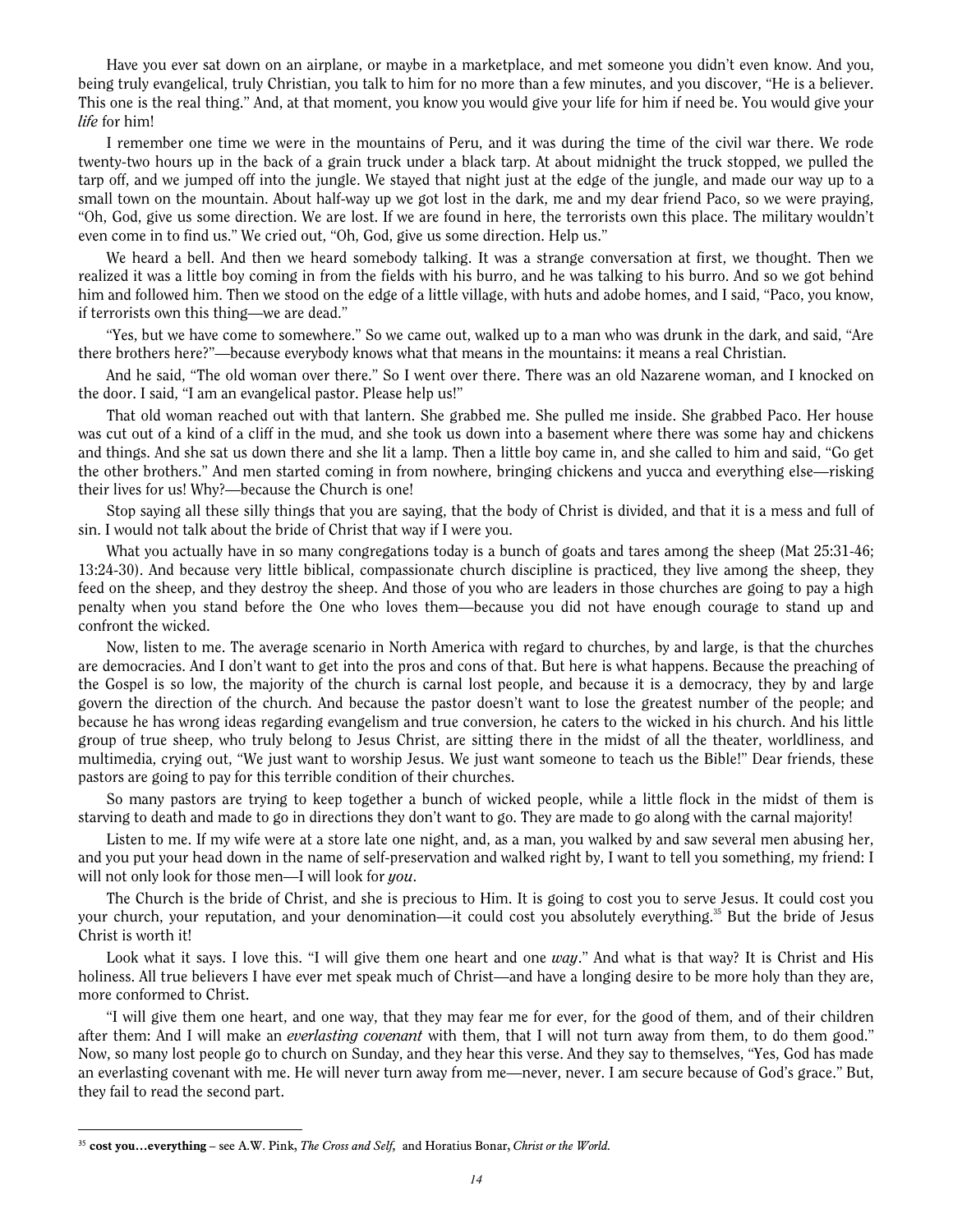Look at what it says: "I will make an everlasting covenant with them, that I will not turn away from them, to do them good; but I will put *my fear* in their hearts, that they shall not depart from me." The evidence that God has made an everlasting covenant with you, sir, is that He has put the fear of God in you, so that you will not turn away from Him. And if you turn away from Him and He does not discipline you, and you continue turning away from Him, it is evidence that He has not put His fear in you. This is evidence that you have not been regenerated—you have no covenant with God at all! This, dear friends, is biblical truth.

#### 7. The Seventh Indictment: A Lack of Loving and Compassionate Church Discipline

"Brethren, if a man be overtaken in a fault, ye which are spiritual, restore such an one in the spirit of meekness; considering thyself, lest thou also be tempted."

—Galatians 6:1

Most evangelical pastors in America today ought to take Matthew 18 and rip it right out of their Bible.<sup>36</sup> But you can't do that; you have got to take the whole Bible—or not any of it at all! Many pastors leave their theology behind when they come out of their study. They are theological in conversation; they are theological in their office—but when they step out, they run the church by *carnal* means.

I am not an elder at my church and so I can say this without boasting. Our church practices church discipline.<sup>37</sup> It is a very large church, with about one thousand attending. The pastors estimate they have saved thirty marriages in the last several years through loving, compassionate church discipline—church discipline that does not begin with excommunication. It begins with, "Ye which are spiritual, restore..."

You say, "We can't practice discipline—we are just too loving." You are more loving than Jesus? He is the One who commanded this!

"Oh, but, it will cause so many problems." Yes, you're right. Maybe that is why there are not a whole lot of problems between the church and worldly culture today, because we are not confronting the culture around us. And we don't confront culture just by going out there and picketing Hollywood. We confront culture by obeying God! Noah built the ark and condemned the world. You don't have to have a protest sign. Just walk in obedience—and the world will hate you.

"If thy brother shall trespass against thee, go and tell him his fault between thee and him alone: if he shall hear thee, thou hast gained thy brother" (Mat 18:15). Oh, what a wonderful thing! "But if he will not hear thee, then take with thee one or two more, that in the mouth of two or three witnesses every word may be established" (Mat 18:16). Friends, the witnesses are not there to be on your side. No, they are there to listen objectively and to render a judgment. Maybe you are the one that is wrong; maybe your brother is not in sin—maybe you are overcritical and legalistic. Who knows?

"If he shall neglect to hear them, tell it unto the church: but if he neglect to hear the church, let him be unto thee as a heathen man and a publican," i.e., as an outsider and a tax collector. My dear friend, I believe that we need to hear this. Either we start obeying God and disciplining ourselves, or we can have God discipline us. And maybe the hour is come and now is the time when that is going to happen!

Now, I am not talking about critical, legalistic, hateful men—there are enough of those. I am talking about a pastor, a group of elders, leaders who love enough to lay their lives on the line because they know this is not a game. This is not something that we do just for this life, but *eternity* is at stake—the salvation of souls. Look at the old books from the Spurgeons and the Whitefields, from the Puritans and the Reformation. Most of those books dealt with what is the Gospel, how do you preach it, how do you bring someone to Christ, how do you discern true conversion, how do you become a doctor of souls.

We have joined Rome in this matter. In the Roman Catholic Church, the baby is baptized, and the baby is pronounced "Christian." Henceforth, the baby is Rome's. Never again do you deal with conversion. You just create all sorts of worldly means to try to keep them in the church!

But listen: Evangelicals have done the same thing! Pray a little prayer with them after two or three minutes of counseling, after half an hour of preaching—twenty-five minutes of which were very funny stories—and then you draw the net for five minutes at the end. Counsel them for a little bit, and then declare them "saved." Then you spend the rest of their days discipling them, and wondering why they don't grow!

I believe in personal one-on-one discipleship. But, my dear friend, the Church got along for more than a thousand years without it, without what we now know as personal discipleship with all the books and helps available today. I want you to

<sup>&</sup>lt;sup>36</sup> "Moreover if thy brother shall trespass against thee, go and tell him his fault between thee and him alone: if he shall hear thee, thou hast gained thy brother. But if he will not hear thee, then take with thee one or two more, that in the mouth of two or three witnesses every word may be established. And if he shall neglect to hear them, tell it unto the church: but if he neglect to hear the church, let him be unto thee as an heathen man and a publican" (Mat 18:15-17).

<sup>&</sup>lt;sup>37</sup> church discipline – see John Owen, Church Discipline, and Alexander Strauch, Biblical Eldership. All titles listed in footnotes are available from CHAPEL LIBRARY.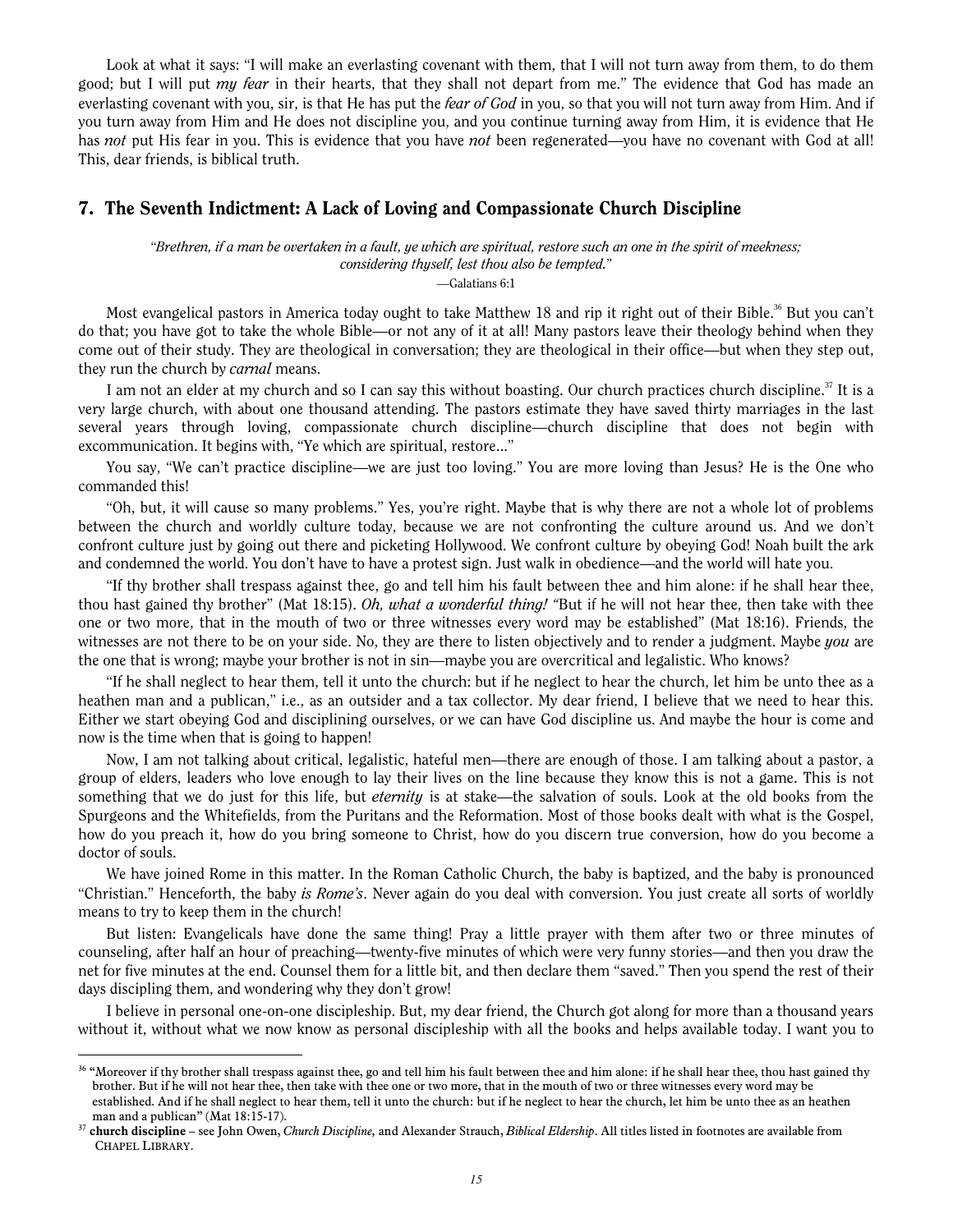think about this. One-on-one discipleship became gigantic in the late 70s and it remains so until today. What is the cry? "Just as many people are going out the back doors," they say, "as are coming in the front doors, and the reason why this is happening is because we are not discipling people." No! The reason why it is happening is because people aren't getting converted. They show themselves as unconverted because Christ's sheep hear His voice and follow Him (Joh 10:3), whether you disciple them or not.

Now we ought to disciple, but that is not why they are leaving. "They went out from us because they were not of us" (1Jo 2:19). And they hardly got a chance to be "of us" because they never heard a true Gospel—no one ever dealt with their souls. So we spend a fortune discipling goats, hoping they will become sheep. You can't teach a goat into a sheep. A goat only becomes a sheep by the supernatural working of the Spirit of Almighty God.

I moved my family to our church because it practices church discipline, and because I need to be under church discipline—the watchful care of elders and other members who take this seriously. If my children, who are all tiny right now, make a profession of faith and then go awry, I want to know that they will be brought before the church, if necessary, for the salvation of their souls.

Some of you would get so mad if a pastor walked up to you and said, "Honestly, I have been praying about your child and I fear that he is unconverted." You would get so mad, you would rally a group to have that pastor dismissed—instead of realizing, "Oh, praise God, we have got a man of God here."

#### 8. The Eighth Indictment: A Silence on Separation

#### "Be ye not unequally yoked together with unbelievers: for what fellowship hath righteousness with unrighteousness?" —2 Corinthians 6:14

Today there is a void of serious teaching about *holiness* in life.<sup>38</sup> There is, of course, a general teaching on holiness that everyone agrees on. "Let's be holy," they say, "We need to be more holy. Let's have a holiness conference." But when you get specific about what that means, that's when everything boils over.

"Pursue peace with all men," the writer of Hebrews tells us, "and holiness, without which no man shall see the Lord" (Heb 12:14). Does anybody believe this? A pastor says, "But Brother Paul, I have been blamed so often for teaching, you know, 'works' religion." Listen to me. Listen. It goes back again to regeneration and the providence of God. If God truly converts a man, He will continue working in that man, through teaching, blessing, admonition, and discipline. He will see to it that the work He has begun will be finished. And that is why the writer says, "Without holiness no one will see the Lord." Why?—because if there is no growth in holiness, then God is not working in your life. And if He is not working in your life, it is because you are not His child!

Look at the difference between Jacob and Esau. "Jacob I loved...Esau I hated" (Rom 9:13). Yet God fulfilled all His promises to both of them. Jacob was blessed; Esau was blessed. How did God demonstrate His judgments and wrath against Esau, and His love toward Jacob? First, He let them both run wild. But in Esau there was no work of discipline, no work of godly correction, nothing—this was the wrath of God upon him! But God severely disciplined Jacob almost every day of his life—this was the love of God upon him! It was the loving discipline, the correction of God, to bring him to holiness. And it is the same for all true believers today.

"I beseech you therefore, brethren, by the mercies of God, that ye present your bodies a living sacrifice, holy, acceptable unto God, which is your reasonable service. And be not conformed to this world: but be ye transformed by the renewing of your mind, that ye may prove what is that good, and acceptable, and perfect, will of God."—Romans 12:1-2

Why does he say "to present your bodies"? I think the reason is to avoid all this "super-spirituality" of today. You say, "I have given Jesus my *heart*, and you can't judge a book by its cover. You can't judge my inner condition by my outer works." But, as a matter of fact, you can judge a book by its cover. Jesus never said you couldn't; rather, He specifically said that you could: "You will know them by their fruit" (Mat 12:33).

Now, if you think that you have given Christ your heart, then He will have your body too. And I will tell you why. The heart, my friend, is not some blood-pumping muscle or some figment of a poet's imagination. In the Bible, *heart* refers to the very essence or core of your being. Don't tell me Jesus has the very essence and core of your being and it doesn't affect your whole body and life. It just does not happen that way!

And so, we need to go through Scripture—and not legalistically and not just drawing inferences. No, instead we go through Scripture and stand on its clear commands. Commands about what? What sort of commands guide us in our families? I do not agree with everything the Puritans said, but I do love the Puritans, and one of the reasons why I love them is because I believe they honestly made an attempt to bring everything in their lives under the lordship of Jesus Christ. Everything!

<sup>&</sup>lt;sup>38</sup> holiness in life – see FGB, "Love Not the World" (#163).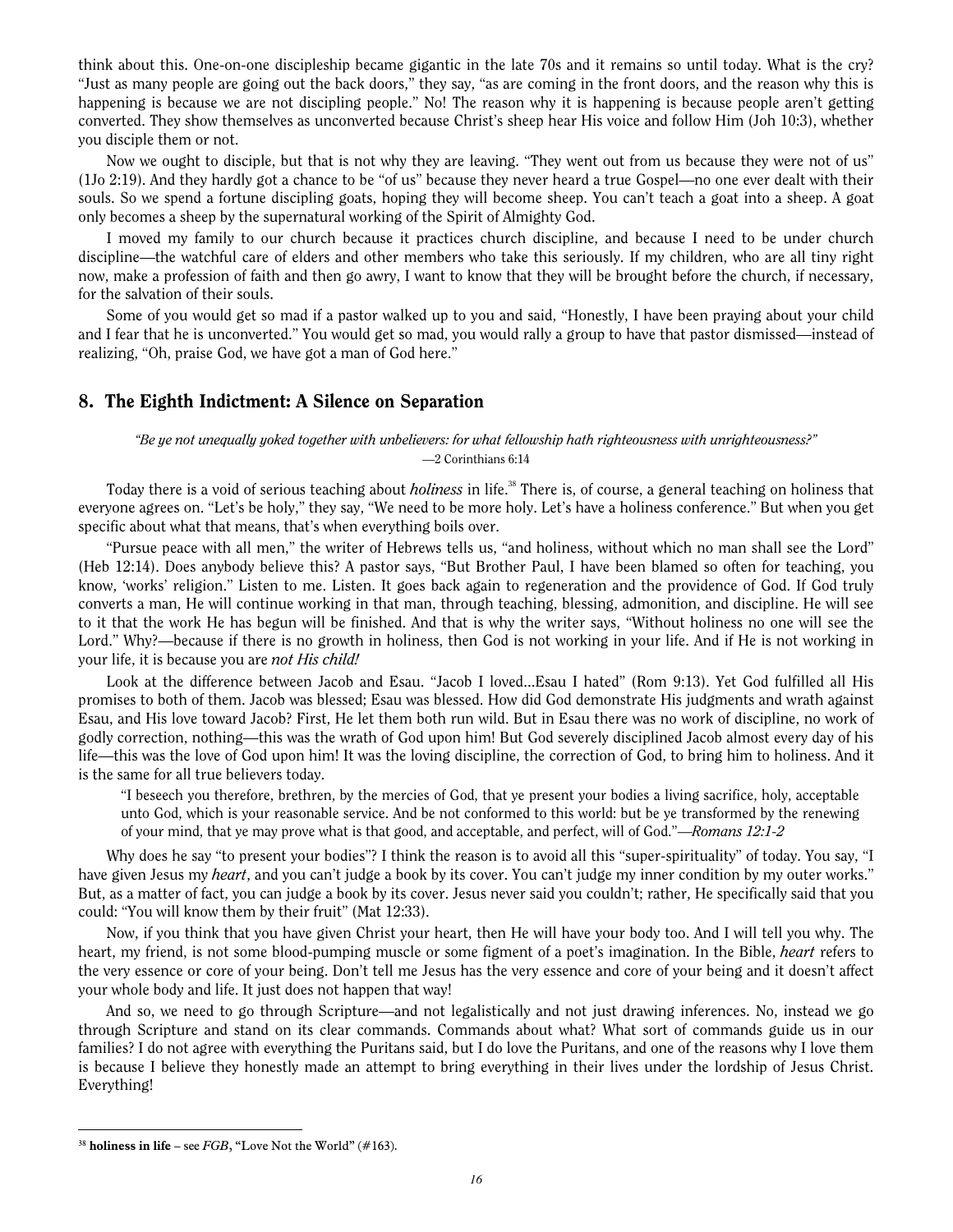Everything, such as their minds! They wrote 800-page books on what we should think about according to the Scriptures. And what should not enter into our minds according to the Scriptures. What we should do with our eyes. What should go in these *ears* and what should not go in these ears. How the *tongue* should be ruled. What should be the *direction* of our lives.

And yes, I am going to scare you to death: How we should *dress!* Now I am going to be careful here; I don't want to just speculate. My dear friend, my wife says it this way: If your clothing is a frame for your face from which the glory of Christ springs forth, it is of God. But if your clothing is a frame for your body, it is sensual, and God hates it. The nature of God guides our decisions in every detail of our conduct.

Now I can't go through everything of holiness, and holiness isn't just outward expression, but we have come to be a people that uses the interior work of the Spirit as an *excuse* to say nothing needs ever to happen on the outside. And that is not true! Some of you young men, you cry out probably more than I do that the Spirit of God would fill you and work in you, but it only takes one-half hour of television to so grieve Him, that He will be miles from you. If water is ninety-nine percent pure, and 1% sewer, then I am not drinking it!

One time I was struggling, and Leonard Ravenhill heard about it from my friend, and he sent a tract to me. I still have that tract. I will never, never part with that. It says, "Others can; you cannot." Young man, listen to me: I don't go to malls. I don't, and not because I am more holy than you. It is because I know what I am!

There is the story of one of the finest, greatest violinists in Europe playing his final concert as an old man. And when he finished, a young man, a violinist, walked up to him, and said, "Sir, I'd give my life to play like you." And the old man said, "Son, I *have* given my life to play like me."

You say, "I want the power of God on my life"—then something has got to go. "I want to know Him"—then some separation from the world has to occur!

Let me tell you something, young man. Everyone else is running around in all their little retreats and conferences, and getting together with group hugs and singing Kumbaya<sup>39</sup> and everything else. Maybe you need to get alone in the wilderness with God, and fast for seven days on your knees studying the book of Psalms—just being alone with God, belonging to Him.

To be a man of God there has got to be a sense where sometimes even your wife, who is of your own flesh, one with you, she looks you in the eye and she knows: she can't go where you are going.

Today in our churches, there is a silence on separation from the world. "Do not be bound together with unbelievers; for what partnership have righteousness and lawlessness?" (2Co 6:14)—nothing! Or "what fellowship has light with darkness?" (vs. 14)—nothing! Darkness is the opposite of God's revelation. Or what harmony does Christ have with devils? (vs. 15) nothing! Or what has the believer in common with the unbeliever? (vs. 15)—nothing!

The Lord says, "Come out from their midst" (vs. 17). Come out from the midst of what? Come out from the midst of lawlessness, darkness, satanic devices, and the life and worldliness of the unbeliever. Come out from it!

#### 9. The Ninth Indictment: A Replacement of the Scriptures with Psychology and Sociology Regarding the Family

"Beware lest any man spoil you through philosophy and vain deceit, after the tradition of men, after the rudiments of the world, and not after Christ."

—Colossians 2:8

I have a ninth indictment, and this is very important to me as an older man with a young family. I didn't get married until I was 30. My wife had something of a little brain tumor for the first eight years. We couldn't have children and then, oh, praise God, a child was born and then another and then another and then, who knows?

My dear friends, pastors, and leaders, think about this. Our Sunday morning services are so *cosmetic*. Just because there seems to be beautiful worship, and the sermon went well, and people seem to be moved, that is not evidence of real spirituality. I will tell you what evidence is: the home, the marriages, the families.<sup>40</sup>

"In those days there was no king in Israel, but every man did that which was right in his own eyes" (Jdg 17:6). When I travel, and I meet all kinds of people, I try to find a godly man who has raised godly children, and I go and latch on to him. But in most cases do you know what I find out? Most of the people I talk to in church want to discuss old wives' tales and sociology and every other thing. It is all about what is right in their own eyes, and they can't give me one Bible verse. But every once in a while I find a man and a woman who set themselves to rear their family according to Scripture—and the difference is overwhelming!

 $39$  Kumbaya – an African spiritual song from the 1930s, popular in folk music, then later in youth camp gatherings; used here to represent superficial religion and emotionalism.

<sup>&</sup>lt;sup>40</sup> the home, the marriages, the families – see J.C. Ryle, *Duties of Parents*, and FGB, "The Godly Home" (#170), "Marriage" (#200), and "Biblical Parenthood" (#204). All titles in footnotes are available from CHAPEL LIBRARY.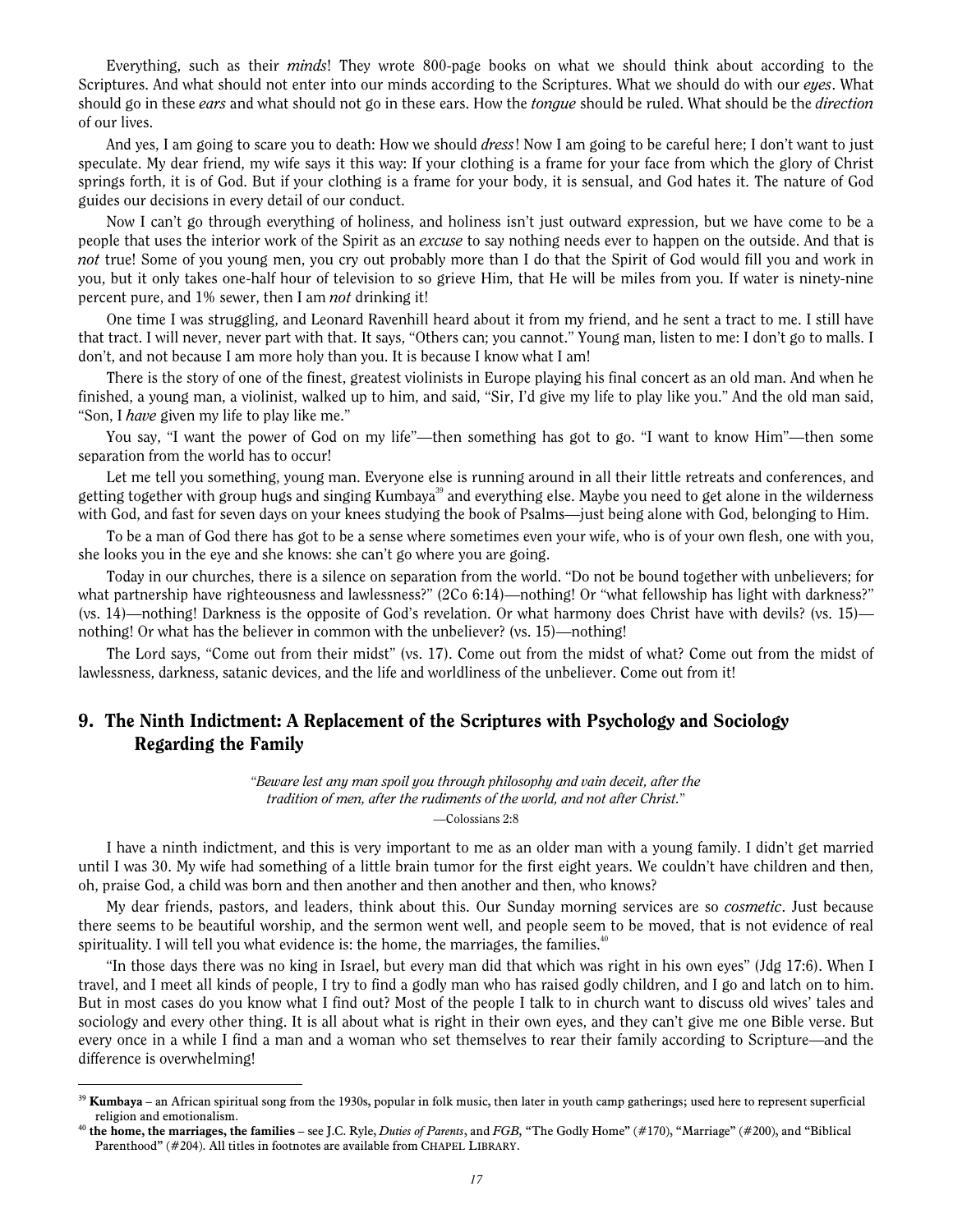When I am on an airplane, I love to do this. Men will sit down beside me and they will ask, "What do you do?" I say, "Oh, I'm a husband."

They ask, "Oh, what else do you do?" "Oh, I'm a father."

"What else do you do?" "Well, if I have any time left over, I preach a little."

What does it matter if a man wins the whole world and loses his own family? Let me put it to you this way: Upon what are you rearing your children and loving your wife? Based upon what? If you can't start going into Scriptures right now and showing me how your family is founded upon it, I can assure you, you are a captive to psychology, sociology, and the whims and lies of this age.<sup>41</sup> You see, you don't have the right to follow all these other things. You have no authority apart from the Word of God.

Look at Genesis 18:19. "For I know him, that he will command his children and his household after him, and they shall keep the way of the LORD, to do justice and judgment; that the LORD may bring upon Abraham that which he hath spoken of him." What a beautiful way this is!

"I beseech you therefore, brethren, by the mercies of God, that ye present your bodies a living sacrifice, holy, acceptable unto God, which is your reasonable service. And be not conformed to this world: but be ye transformed by the renewing of your mind, that ye may prove what is that good, and acceptable, and *perfect, will of God*"(Rom 12:1-2). Verse 2 tells us that the will of God is *perfect*. So if you ever come up with this idea as a man of God, "I am sacrificing my family for the sake of the ministry," I will tell you: you are a bold faced liar. You are sacrificing your family for the sake of the little kingdom you are trying to build. I can say that because the will of God is perfect; that means I do not have to violate the will of God with regard to my family, in order to fulfill the will of God with regard to my ministry. God doesn't need you! He does require, however, that you be *obedient*.

It is like when someone asked me one time, "Brother Paul, are you against evangelism?" I said, "Yes and no. I am not against biblical evangelism, but I am against the way you are doing it." "Are you against Sunday school and youth groups?" "Yes and no." I want to give you two examples in order to explain something to you. For some of you what I am going to say will not be strong enough, and for some of you I am going to be too strong. I just want to use these two things to point out what is wrong with us.

Sunday school. No matter what denomination you are a part of, if you are a part of some denomination that is kind of organized, I can assure you that your denomination spends multi-millions of dollars on Sunday school material, on conferences, on teaching teachers how to teach Sunday school, and on doing everything in the book to promote Sunday school. I know that for a fact.

Let me ask you. How much money does your denomination spend, and how many conferences and man-hours are invested, to teach fathers to teach their children? God doesn't have a plan B; He only has a plan A. When you circumvent plan A, then you discover that plan B won't work!

Now I am not saying that children can't come together in groups and be catechized or taught anything, but if that ever even begins to supplant the ministry of the father in the home,<sup> $42$ </sup> you must blow it to pieces!

Do you see what I am saying? Look at just this one tiny example. There is everything available for Sunday school. But there is hardly a conference in this entire country to teach men how to teach their children. And most of the time in the Sunday school it is nothing more than entertainment, because the Sunday school teacher doesn't have the authority to discipline your child. And even if they did, most wouldn't do it because they don't believe in it. That's just one tiny example.

Now let's look at *youth groups*. "Well, youth need to be together. You know, they just need to be together." Really? What does the Scripture say? "He who walks with wise men will be wise, But the companion of fools will suffer harm" (Pro 13:20)! Who ever told you youth ought to be together? I'll tell you who told you: the 1960s psychologists who created the "generation gap." No!—youth need to be with adults so that they stop acting like naïve fools, join adulthood, and put away foolishness—which leads to their destruction. Now I am not saying you can't bring youth together, but I submit that if you do, you should have all their parents there.

And you say, "What about the lost youth that comes into our church?" Well, what are they seeing now? The lost youth come into your Christian youth in church and they see almost the same thing they see in their own homes: no parents, and kids teaching kids. Or one guy a little bit older with mousse in his hair teaching kids. But what would happen if lost youth came into your church and they saw the youth there in a loving, wonderful relationship with their parents? They would go, "Whoa! I have never seen anything like this before. His dad, look at him. He loves his son! And the son, he loves his dad! I mean look at the love. So is this Christianity?"

Our situation in the churches is very needy, but we tend to be blind to it. It is like the situation where a man comes up to me with a bleeding forehead, and he says, "Brother Paul, I have been everywhere. No one can diagnose my problem." And I say, "Well, I am no doctor, but I'll follow you around for 24 hours to see what we can see." And I notice that every time the hour strikes, he hits himself in the head with a brick. If it strikes one he hits himself one time. If it strikes two, he hits

 $41$  lies of this age – see Erroll Hulse, *Postmodernism*.

<sup>&</sup>lt;sup>42</sup> the ministry of the father in the home – see FGB, "Family Worship" (# 188) and "Godly Manhood" (# 192), and J.C. Ryle, Duties of Parents.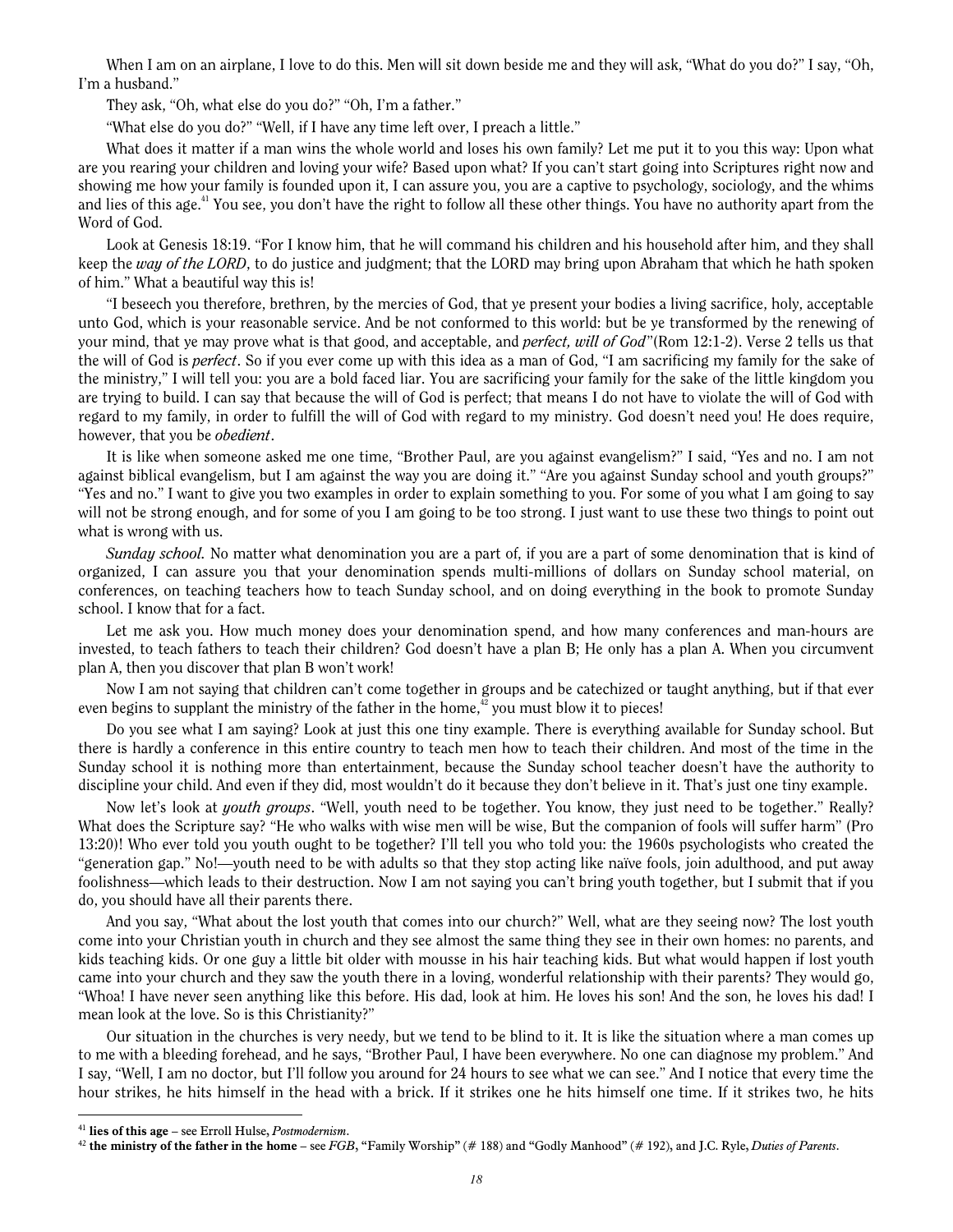himself twice. If it strikes twelve, he hits himself twelve times in the head with the brick. After observing this, cautiously and carefully, taking notes for 24 hours, I come up to him and I say, "You know, I am no doctor, but I think I have figured out your problem."

It is that pathetic among us, Church! Why do our children do what they do? Why is everything so turned upside down? It is like one dear saint who wouldn't let his teenage son go out with a young lady to be in some private place. Someone asked him one time, "Don't you trust your son?" He said, "No, I don't trust my son. What ever made you think that? I don't even trust his dad! I wouldn't put his father alone with a woman that wasn't his wife, and yet I have much more to lose from impropriety than my son. And I have much more control of my will than a teenager with raging hormones. So what would make you ever think I would trust my son?"

We violate biblical principle after biblical principle, and then we wonder why everything is a mess.

#### 10. The Tenth Indictment: Pastors Malnourished in the Word

"Study to shew thyself approved unto God, a workman that needeth not to be ashamed, rightly dividing the word of truth." —2 Timothy 4:1

I was listening a few months ago to all the horrendous things that are happening to our country (I don't know what you would call it anymore: republic, democracy, country, socialistic state?). I was so burdened as I sat there listening; I was saying, "Oh, God, what can I do? Right now, Lord, honestly, with all that is in me, I will jump in the middle of the fire. If there is a charging rhino, I will jump in front of it. Just tell me what to do! Do you want me to go to Washington and just stand in front of the White House and preach until they throw me in jail? I am tired of just preaching to Christians and in churches and conferences. Oh God, the country is going to hell! What do you want me to do? Just throw me at them."

Listen to 1 Timothy 4:1-16.

<sup>1</sup>Now the Spirit speaketh expressly, that in the latter times some shall depart from the faith, giving heed to seducing spirits, and doctrines of devils; <sup>2</sup>Speaking lies in hypocrisy; having their conscience seared with a hot iron; <sup>3</sup>Forbidding to marry, and commanding to abstain from meats, which God hath created to be received with thanksgiving of them which believe and know the truth. <sup>4</sup>For every creature of God is good, and nothing to be refused, if it be received with thanksgiving: <sup>5</sup>For it is sanctified by the word of God and prayer. <sup>6</sup>If thou put the brethren in remembrance of these things, thou shalt be a good minister of Jesus Christ, nourished up in the words of faith and of good doctrine, whereunto thou hast attained. <sup>7</sup>But refuse profane and old wives' fables, and exercise thyself rather unto godliness. <sup>8</sup>For bodily exercise profiteth little: but godliness is profitable unto all things, having promise of the life that now is, and of that which is to come.  $\degree$ This is a faithful saying and worthy of all acceptation.  $\degree$ For therefore we both labour and suffer reproach, because we trust in the living God, who is the Saviour of all men, specially of those that believe. "These things command and teach. <sup>12</sup>Let no man despise thy youth; but be thou an example of the believers, in word, in conversation, in charity, in spirit, in faith, in purity.  $13$ Till I come, give attendance to reading, to exhortation, to doctrine.  $14$ Neglect not the gift that is in thee, which was given thee by prophecy, with the laying on of the hands of the presbytery. <sup>15</sup>Meditate upon these things; give thyself wholly to them; that thy profiting may appear to all.  $^{16}$ Take heed unto thyself, and unto the doctrine; continue in them: for in doing this thou shalt both save thyself, and them that hear thee.

1 Timothy 4:1 says, "Now the Spirit speaketh expressly, that in the latter times some shall depart from the faith, giving heed to seducing spirits, and doctrines of devils." Paul goes on to tell young Timothy that, basically, all hell is going to break lose in culture, that everything is just going to be maddening, with men acting as beasts! I was with Conrad Mbewe a few months ago and heard him preach. He said this: "In Africa we no longer have a fear of beasts. We don't run from beasts. We fear men and run from men." He was, of course, talking about the effects of radical depravity<sup>43</sup> in mankind. Paul tells us here just that: "The world is going to come unglued, Timothy."

Now what does he also say? "If thou put the brethren in remembrance of these things, thou shalt be a good minister of Jesus Christ, nourished up in the words of faith" (vs. 6). And right there this text just started opening up for me. Yes, the world has lost its mind! Everything bad is going to happen. God is telling us, "It is all under My providence, but listen to Me! Here should be your reaction in the midst of all hell breaking loose, in the midst of apostasy, in the midst of persecution. Here is what you need to do: Be constantly 'nourished up in the words of faith.'"

Instead, we always want to run out there and do something. We want to fix something. But God is seeking men of character, polished swords. First of all, son, be constantly "nourished up in the words of faith and of good doctrine whereunto thou hast attained." This "whereunto thou hast attained" is very important. It means "that which you have been following." I think it is indicating to us that a simple intellectual study of Scripture will not achieve the goal that God has for His people. They must obey it. They must begin following it. You cannot learn doctrine well until you follow the doctrine you learn!

 $43$  radical depravity – see A.W. Pink, The Doctrine of Human Depravity.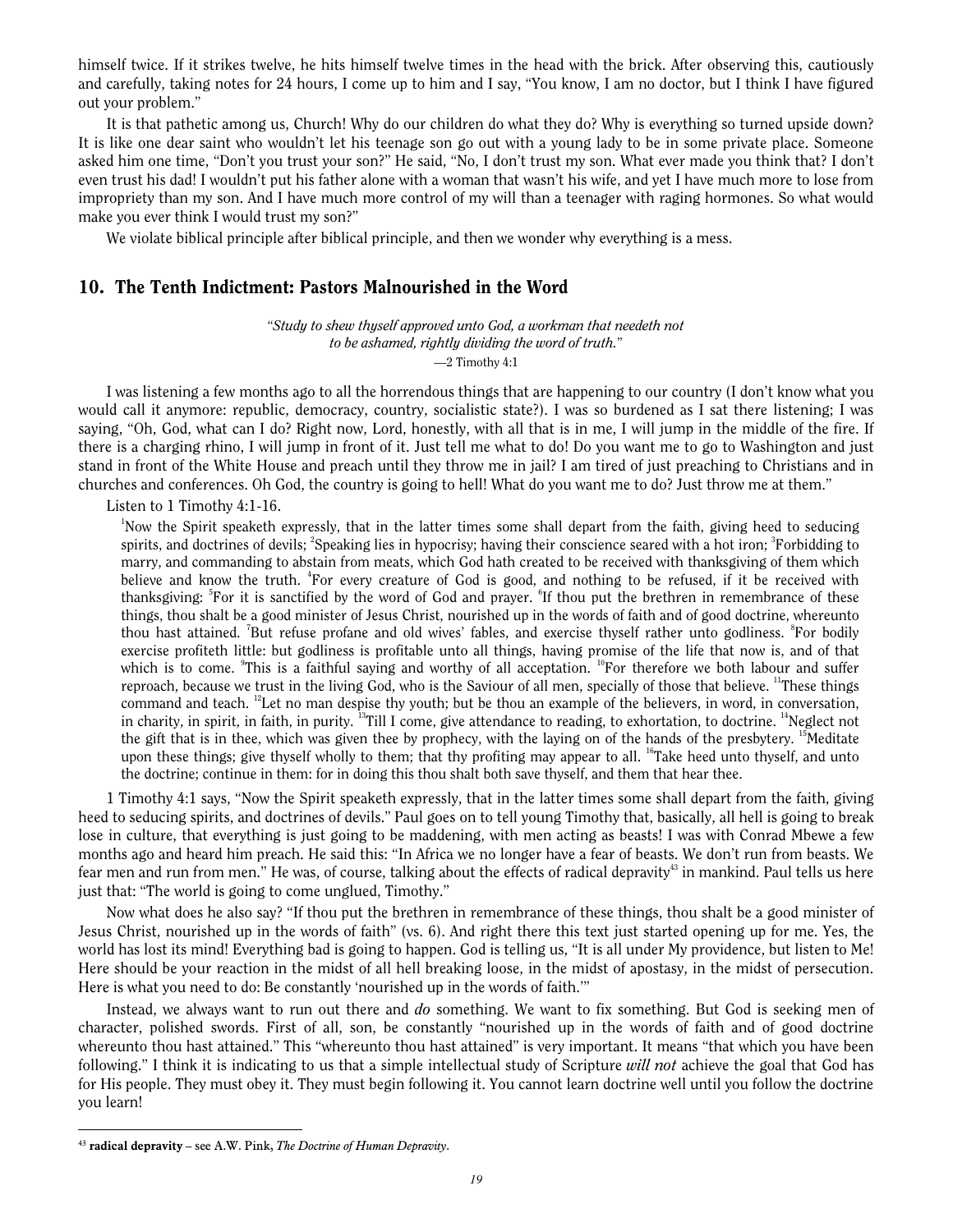And then he says this, "But refuse profane and old wives' fables" (vs. 7). My dear friend, let me tell you something. All this "emergent church" stuff, much of the "church growth" stuff, all of the cultural sensitivity stuff, throwing out the window *biblical* sensitivity—it is just a bunch of little boys wanting to play church without the power of God on their lives. (And I will stand on that statement.) It is a lesser than David trying to fit himself into Saul's armor. I say: To the wind with it! The more you trust in the arm of flesh, the less you are going to see the power of God.

Paul then says this, "exercise thyself rather unto godliness" (vs. 7). He says, on the other hand, discipline yourself for the purpose of godliness. Man of God, you want revival?—so do I. We need an army, though. If powerful swords, if mighty, flaming pipes and swords and weaponry are to be dropped out of heaven for us to fight with, then we must be the caliber of men who can wield those things to fight with sound character. We should discipline ourselves for the purpose of godliness.

Young men, discipline yourself to prayer. Discipline yourself to the systematic reading of Scripture from Genesis to Revelation over and over and over again. Discipline yourself in your speech. Discipline yourself in the company you keep. Discipline yourself in when you go to bed and when you rise up. This is a war. Discipline yourself!

Young men, I can tell you this. Being born in the age that you have been born, unless you are some exception, if you are under 30, yea, even under 40—you probably lack discipline because you have never been required to really work. You have never needed to work for your food—and your fathers probably never made you work so hard that your bones cried. The men who have accomplished much and have been used of God, have been men of labor in the ministry. Effectual ministry is *hard*, and it will cost you everything! And by the time you are an old man, you will be broken—but strong in the things of God!

"Exercise thyself rather unto godliness. For bodily exercise profiteth little: but godliness is profitable unto all things, having promise of the life that now is, and of that which is to come" (vs. 7-8). Oh, my dear friends, who cares about "your best life now"? It is all about eternity! Someday you will stand in those granite halls before the Lord of glory, and kings and the greatest men on earth will be divided and split and culled—some cast into eternal hell and some invited into eternal glory to live for eternity. These Olympic athletes, how majestic they are—but only for a moment. They start training when they are four and five years old. They never do anything but train until they are twenty-two. They run a nine-second race for a medal they hang up on a wall, and that's it! There moment of glory and all they have lived for is over! Cannot you give equal for *eternal* things?

Some of the greatest men of God have been men very limited in their bodies. In their abilities, they were so limited that they had to focus themselves into one thing: the ministry. "For bodily exercise profiteth little…This is a faithful saying and worthy of all acceptation. For therefore we both labour and suffer reproach, because we trust in the living God" (vs. 8-10) This is not some martyr thing in which we uselessly give our lives to one thing, only to be pulverized without hope. No. We serve God, and God will honor us. We affix our hope on Him and He gives us strength!

Oh, this life is a vapor. I am 47, but yesterday I was 21. Where did it all go? It is a vapor! While you have strength, preach. I praise God that, in His providence as a young man, I spent myself in the Andes Mountains and in the jungles of Peru—doing what I no longer have the strength to do.

While you are a young man, while there is strength in you, labor with all your might. Take those stupid video games of yours and crush them under your feet. Throw the TV out the window. You were made for greater things than these. If you are a child of the King, nothing on this earth can satisfy you, *nothing*! "These things command and teach" (vs. 11)

Now, there is so much here, but look at vs. 15. "Meditate upon these things; give thyself wholly to them; that thy profiting may appear to all." Let's say that on a wooden table my child spills a glass of water. And by the laws that God has placed in nature, the water heaps up a bit on the table, so much that you can see it as a pool. You walk by it and you say, "There is water spilled on the table." It is apparent to all. But then I come by, take a towel, lay it across the spilled pool of water, and lift it up. And you say, "I no longer see any water." Where is it?—it is absorbed into the towel. Men, you are to meditate on, be absorbed in these things of godliness and character. Pastors, I plead with you; listen to me—this is so important: You are not errand boys! You are not to spend your days wiping the noses of carnal churchmen. Get yourself in your study. Drink deep. Be so absorbed in the knowing of God that people say, "Where is he? He used to be such a man about town, such a friend to everyone, such a personable fellow. Where is he?"—well, just like the water in the towel, he is absorbed in these things!

We are men of God. We are ministers of the most high. There should be an otherness about us. We should have a distant gaze in our eyes towards a distant star. The greatest thing we can do for our people is to be men of God, absorbed in the things of God, so that when we open our mouths the Word of God comes out.

Where I go to church, Jeff Noblit is the main preaching pastor. He has always given himself to study, but when I got there, I talked to him and the other leaders. And any time someone asked me something I said this: "Please do this one thing. Take as much of the burden off of brother Noblit as we possibly can and let him live in that study with God, because I have got children out here. And the greatest gift that man could give to me is to study to show himself approved, and to come out in that pulpit in the power of the Holy Spirit and proclaim, 'Thus saith the Lord,' correcting and rebuking, giving great promises and warnings. Please, do that for me."